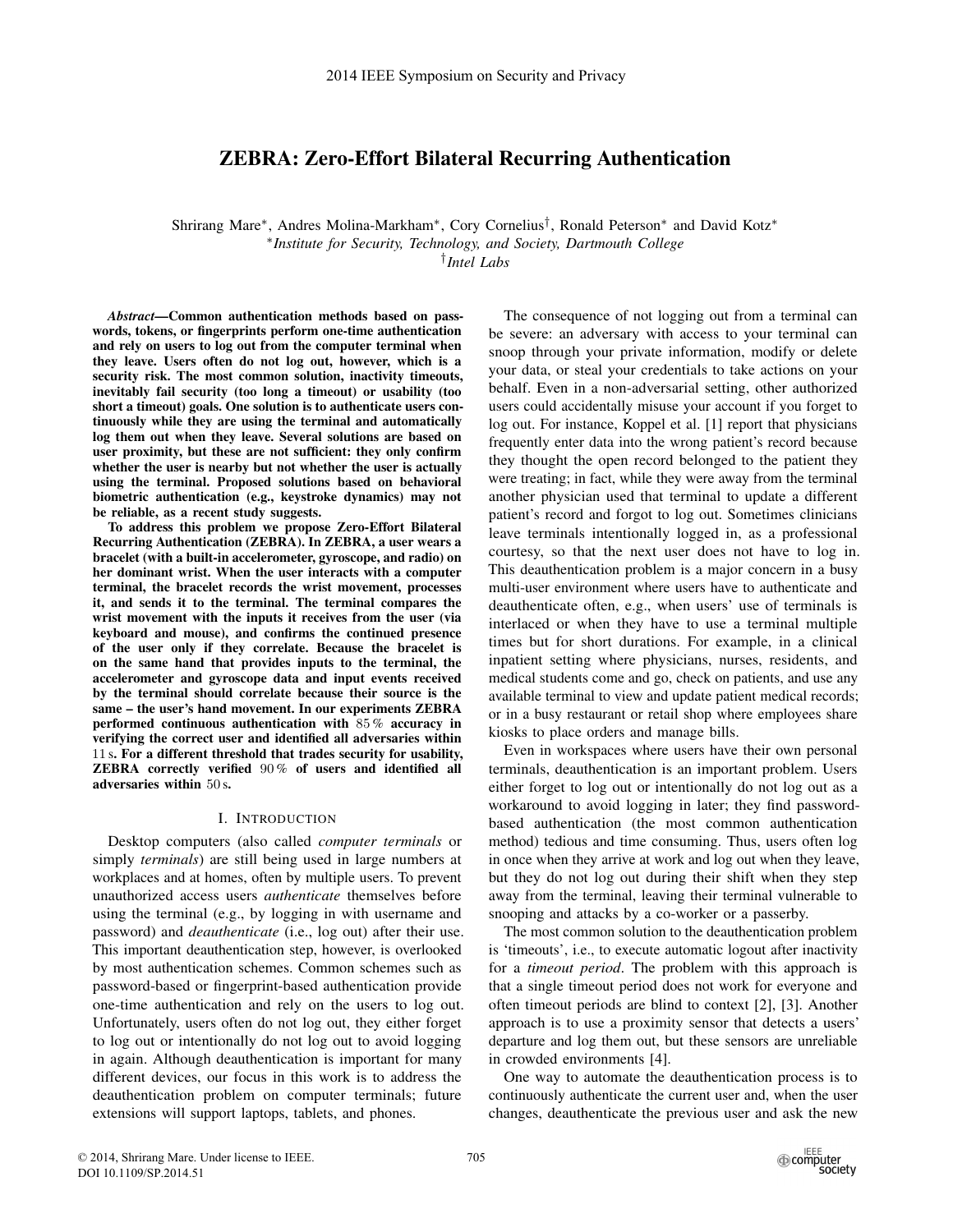user to authenticate herself. There are two goals that make this method challenging. First, continuous authentication should be passive (i.e., without requiring explicit action by the user) and unobtrusive so that it is not a burden on the user. Second, the system should quickly identify that the user has departed or changed without relying on users to log themselves out, because users often forget to log out. Computer use that is frequent, irregular, and short-lived – as is the case in hospitals – makes continuous authentication particularly challenging.

Our approach is to continuously authenticate a user based on her interactions with a terminal by monitoring her hand movements and comparing them with her inputs to the terminal using input devices (i.e, the keyboard and mouse). As with behavioral biometrics based on keystroke and mouse dynamics, our approach is based on the user's interactions – but there is an important distinction. Behavioral biometrics rely on how the user does a particular interaction (e.g., how the user types or how the user moves a mouse) and hence require user-specific training and typically require long periods of observation to authenticate the user. Our approach relies on what interactions the user does when using a terminal and hence does not require user-specific training or long periods of observation to authenticate the user. We confirm the user's continued presence by observing what the user is doing from two different sources and comparing those observations; we call this *bilateral* authentication. This approach complements any method that may be used for initial authentication, such as a password, a token, or a fingerprint biometric.

Zero-Effort Bilateral Recurring Authentication, or ZEBRA, monitors a user's hand movements via a bracelet worn on their wrist that they use to control the mouse. This bracelet is registered to the user, like any authentication token, so its presence should imply the presence of the associated user. ZEBRA goes beyond mere proximity, however. After logging in (using additional credentials) the user interacts with the terminal and the bracelet records the user's hand movements using built-in accelerometer and gyroscope sensors and transmits their data to the terminal over a short-range radio (e.g., Bluetooth). The terminal then compares the user's hand movements with the inputs it observes and confirms the presence of the user if they correlate. For example, when the user clicks the mouse and then starts typing (with both hands) his hand used to control the mouse (bracelet hand) moves from the mouse to the keyboard; when the user scrolls using the mouse scroll-wheel his hand is relatively stationary. It is these kinds of hand motions that the terminal expects for inputs that it receives from the user. The core idea of ZEBRA is that if the bracelet is on the same hand that provides inputs to the terminal then the accelerometer and gyroscope data (from the bracelet) and the terminal input events should correlate because their source is the same – the user's mouse hand movement. Conversely, if these movements no longer

correlate, the terminal infers that a different person is now using the terminal and can take action (e.g., to lock the screen, log out the former user, or require initial authentication for the new user).

We make three main contributions. First, we introduce a new type of authentication, *bilateral* authentication, which falls into a new category of authentication of 'what the user does when interacting' with a terminal. It is worth mentioning again that this is distinct from behavioral biometrics that fall into the category 'how the user interacts'. Second, we propose ZEBRA, a novel mechanism to continuously authenticate the current user passively and unobtrusively, and to automatically deauthenticate the user. We further describe how ZEBRA can be used to improve the initial authentication process (e.g., username and password). Third, we evaluate ZEBRA's performance with a user study and demonstrate strong results.

# II. BACKGROUND AND RELATED WORK

Passwords are one of the oldest and the most common authentication schemes. Passwords are convenient because users do not have to carry anything, they are intuitive, and are efficient to use. However, the plight of passwords is well documented [5], [6]. Users find it hard to remember strong passwords, and they use workarounds such as choosing weak passwords, sharing them, reusing them, writing them down, or *intentionally leaving their terminals unlocked* so that they do not have to enter the password again [4], [7]–[12]. One problem with password-based authentication schemes is that there is no reliable and convenient way to deauthenticate users, so if a user leaves a terminal unlocked any passerby can access it. Organizations have tried timeouts for auto deauthentication, but efforts have failed because they are not reliable [2].

To address the limitation of a timeout approach to deauthenticate, some have proposed using proximity sensors that detect close proximity of a human, and when the user walks away, they detect the user's departure and log out the user if necessary. Proximity-based deauthentication, like timeouts, is blind to context, and one proximity setting may not work for all users. Moreover, as Sinclair et al. [4] report, these sensors were not reliable when they were tested in a hospital – they will trigger when someone walks past in the hallway and would sometimes log a user out when she was still using the terminal. Their deauthentication solution frustrated the users, who developed a work-around by covering the proximity sensor with an empty cup.

A proximity-based authentication scheme using a wearable token (e.g., ZIA [13]) also provides passive continuous authentication, but such schemes are not reliable in dense workspaces such as hospitals, where multiple authorized users may be near the terminal at the same time. Although proximity-based authentication schemes are well suited for single-user machine scenarios, their attack window lasts until the user walks out of the proximity range, which may be many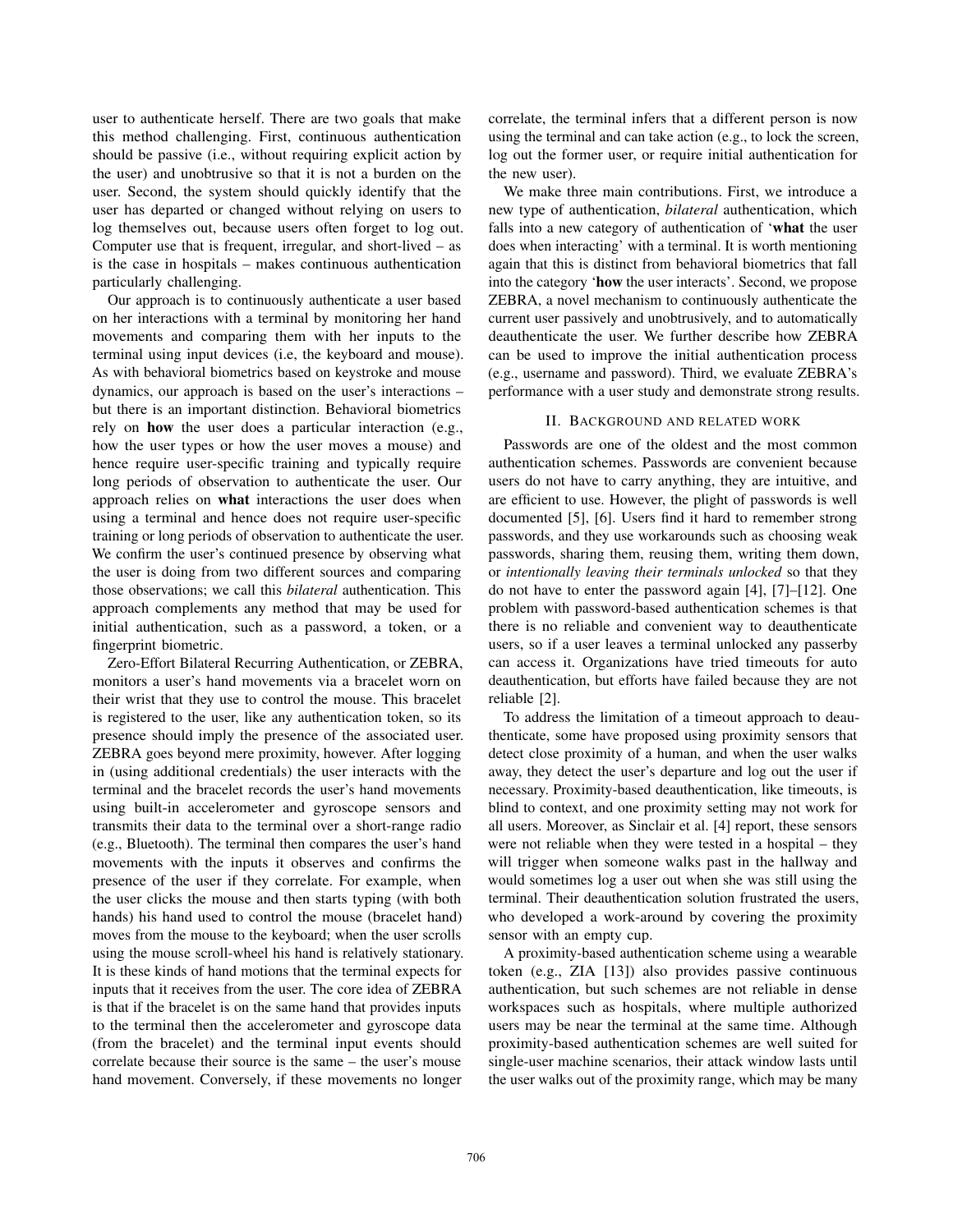minutes. When there is a group of clinicians near a device, whom should the device authenticate? Sinclair et al. [4] note these shortcomings of proximity-based authentication mechanisms from their observations of clinicians' terminal use and their discussions with the clinicians.

Biometrics are convenient because users do not have to remember their credentials – they are always with them. However, biometrics can be stolen by physical observation or internal observation (from within the device) and they are hard to recover from theft or loss, because it may not be possible to change the biometric. Some biometrics such as fingerprint or iris require user input, which makes them unsuitable for continuous user authentication. Biometrics based on voice or face may be suitable for continuous authentication provided they can be captured easily and correctly without interrupting the user, which is not always possible when the user is not speaking or in front of her camera. Behavioral biometrics based on keystroke dynamics or mouse dynamics provide unobtrusive passive continuous authentication. However, they require a user-enrollment step and as a user's behavior changes they need to be re-enrolled, which may increase the maintenance cost of this scheme. Moreover, keystroke-based biometric is not resilient to theft or internal observation, as Meng et al. [14] show that an attacker with some training can successfully mimic a user's typing behavior. Rasmussen et al. [15] propose a pulsebased biometric for continuous authentication where a metal keyboard sends small electric current through the user's body and verifies the user based on the user's body's resistance to the current. Such an approach has significant deployment cost, because it requires modifying every input device. This scheme requires users' hands to be in-touch with the keyboard at the same time for the pulse to pass through the body, and this restricts how the user may use a keyboard.

Table I shows a comparative evaluation of ZEBRA with the authentication schemes described above, using the usability-deployability-security (UDS) framework [16]. UDS framework is actually for evaluating web authentication schemes, but some of its evaluation properties are applicable to authentication schemes for devices; we use some of those properties and 3 additional properties to compare continuous authentication schemes: *Verifying-Actual-User*, the scheme should verify who is actually using a terminal; *No-Constraint-on-Using-the-Device*, the scheme should work irrespective of how the user uses the device; and *Automatic-Deauthentication*, the scheme should automatically deauthenticate users. Due to lack of space we do not provide a detailed comparative evaluation here; we refer readers to our technical report for details [17].

The closest work is perhaps 'shake well before use' [18], in which a user shakes two devices to generate a shared encryption key between them. Also similar is the product Bump [19], wherein users bump their phones to exchange contacts. In these works, the same action (shaking or Table I: Comparative evaluation of ZEBRA against other continuous authentication schemes.



 $\bullet$  = offers the benefit;  $\bullet$  = almost offers the benefit; *no circle* = does not offer the benefit.  $\Box\equiv$  better than ZEBRA;  $\Xi$  worse than ZEBRA; *no pattern*= equivalent to ZEBRA.

<sup>1</sup>Properties from the UDS framework. <sup>2</sup>Additional properties, not in UDS.

bumping) is observed by two different devices and compared to generate an encryption key or match two devices. In both these cases, the user must take explicit action, so these methods are not passive or unobtrusive. Furthermore, the signals being observed and compared are of the same type – accelerometer signals. In our work, we have two different types of signals to correlate – one is from the sensors in the bracelet and the other is a set of input events on a terminal.

Consider the following two use cases that motivate the need for ZEBRA.

Sally is a member of clinical staff in a hospital. She walks to a computer terminal and logs in to update her patient's record. She needs some more information from her colleague to update the record. She steps away to talk to that colleague, leaving the terminal open because she is planning to come back and update that record. Sally does not return before the timeout period expires, so the terminal automatically logs Sally out. In the meantime another clinician, Tina, logs into the same terminal and updates a record and leaves, again forgetting to log out. Soon Sally returns and finds that terminal open. She assumes that it is still her account and her patient's record, since she was using it earlier. Sally does not check whether it is indeed her account and her patient, nor does the system, and she accidentally updates the wrong patient's record under Tina's name. Incidents like these are not uncommon in hospitals [1], [3].

Claire, a chemical engineer, is authorized to alter the operation of a drug manufacturing plant using a terminal linked to the plants SCADA system. After logging in she gets an emergency call from her sister and walks around a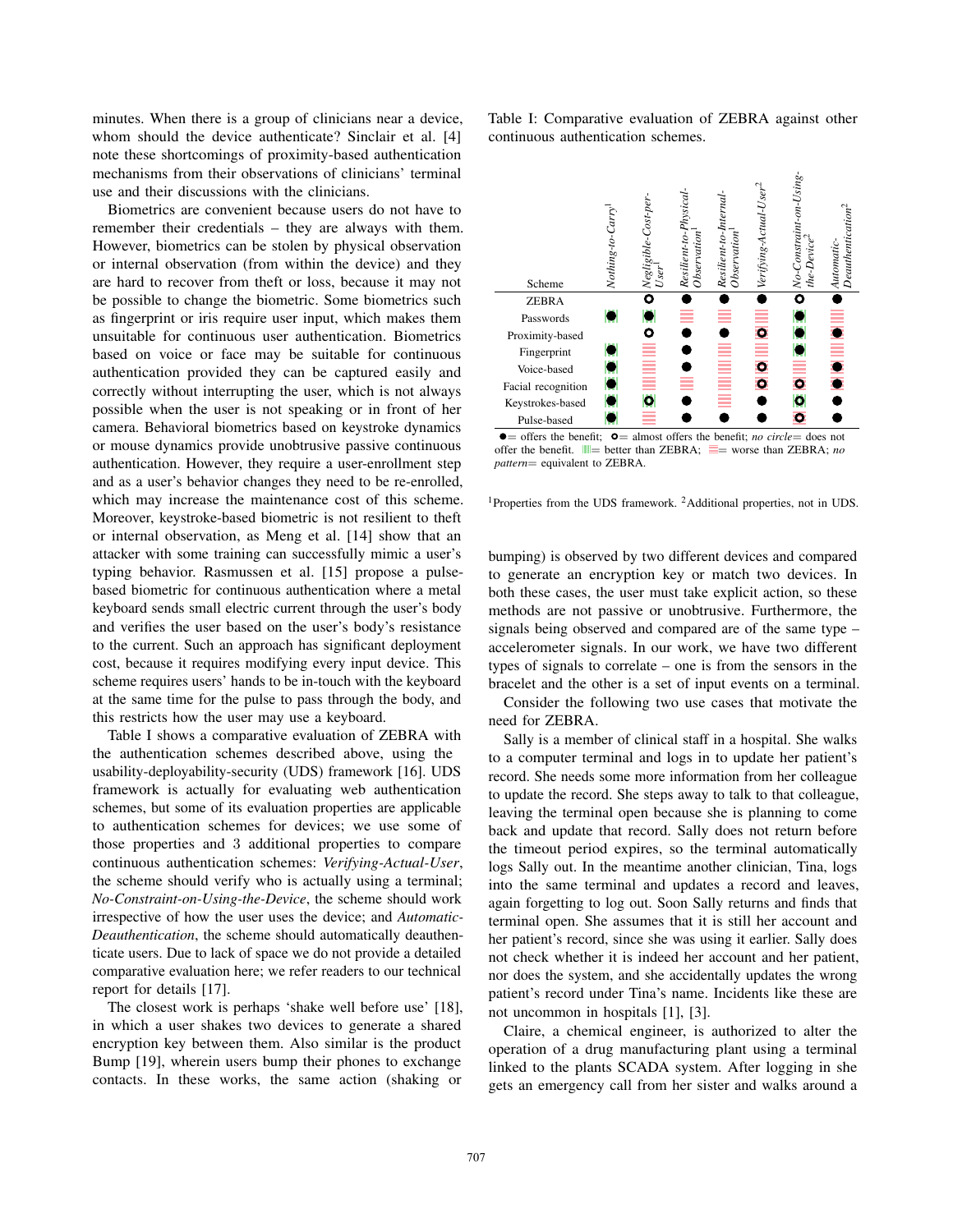nearby corner to hear her sister better, knowing the terminal automatically logs out in 15 minutes. Jake, a biomedical engineer competing with Claire for a promotion, happens by and notices the open terminal is logged into Claire's account. He makes a subtle change in the plants operation that reduces efficiency and gets logged as Claire's doing, and then quickly walks away. Claire, the better and more honest engineer is passed over for promotion in favor of devious Jake because of her "mistake". The US Code of Federal Regulations, Title 21, Part 11 requires many FDA-regulated industries such as drug makers, medical device manufacturers, biotechnology companies, biologics developers and others to implement measures to control, monitor and report access to critical terminal control systems [20], [21]. Terminal timeouts are an important part of these protections but may be inadequate to prevent tampering.

# III. SYSTEM MODEL

ZEBRA is designed to prevent intentional and accidental misuse of a user's account on a terminal. ZEBRA is not a method for initial authentication; rather, it compliments any existing initial authentication schemes by providing continuous authentication and automatic deauthentication. When a user logs in (e.g., by providing username and password), ZEBRA continuously authenticates the current user (i.e., verifies whether the current user is the same user who logged in), and when a different user starts using the same terminal while the current user is logged in, ZEBRA deauthenticates the current user, thereby preventing account misuse. In this section, we state the assumptions that we make for ZEBRA, its desired properties, and its adversary model.

Assumptions. We make the following assumptions.

- 1) We assume that each user wears a bracelet on the hand she uses to control the mouse interface. The bracelet has built-in accelerometer and gyroscope sensors and a wireless radio (e.g., Bluetooth) that it uses to communicate with the terminal. Today, many wrist-worn fitness devices meet these assumptions, demonstrating that such a device is feasible and can have long battery life.
- 2) Each bracelet is associated with a single user, and users do not share bracelets. This association can be implemented using a variety of approaches. For instance, one can use a biometric bracelet [22], or a user may be required to enter a PIN when she puts the bracelet on to activate it, and the bracelet would deactivate when it is removed from the wrist or after a period of time (e.g., 24 hours). This assumption is similar to the photo ID-cards used by many organizations. In other instances there might be a biometrically-authenticated station where employees check out bracelets at the start of a shift.
- 3) The bracelet and the terminal are already paired; they share encryption keys that they can use to secure their communication. Pairing is a one-time task and any suitable pairing method may be used [23]. In an enterprise setting, we assume administrative tools pair all bracelets with all terminals in a distributed fashion.
- 4) We assume that all communication between the bracelet and terminal is secured by other means (e.g., Bluetooth Low Energy or ANT+ protocols). The terminal does not communicate wirelessly to untrusted/unknown bracelets.
- 5) There exists an initial authentication scheme (e.g., username-password) that users use to log in to terminals. Once they log in, ZEBRA continuously verifies that the current user is the same user who logged in.

Desired properties. We desire ZEBRA to be

- 1) *Continuous:* It should continuously authenticate the current user as long as the user is logged in.
- 2) *Passive:* It should not require any explicit user intervention and should not interrupt the user.
- 3) *Unobtrusive:* It should be completely unobtrusive and should not invade the user's privacy; the user should be comfortable using the system.
- 4) *Quick:* It should be quick to identify when a user other than the logged-in user starts using the terminal so that it can deauthenticate the logged-in user to prevent any access misuse.
- 5) *Accurate:* It should not incorrectly deauthenticate a user nor falsely authenticate a user.
- 6) *User-agnostic:* It should not require any user-specific training.

Adversary model. We are primarily concerned with the threat of unauthorized access when the user forgets to log out when stepping away from the terminal, even if the user remains in the terminal's proximity doing other tasks (e.g., walking, writing, talking to someone, or working on another nearby terminal). If the user steps out of the radio's proximity range of the terminal one can use proximity-based solutions. We consider two types of adversaries. First, an innocent authorized user who wants to use a terminal for her own task: she finds an open terminal and uses it, either because she assumes the logged-in account on the terminal is hers or because she does not want to do the login step. Second, a malicious individual wants to use an open (logged-in) terminal while the already logged-in user is nearby, perhaps because the logged-in user has privileges desired by the adversary, or the adversary wants to take action in the name of the logged-in victim. This adversary may try to observe and mimic the logged-in user's hand movements to fool the terminal into falsely authenticating himself as that user.

# IV. APPROACH

In this section we introduce bilateral authentication, compare it with traditional authentication methods, and give an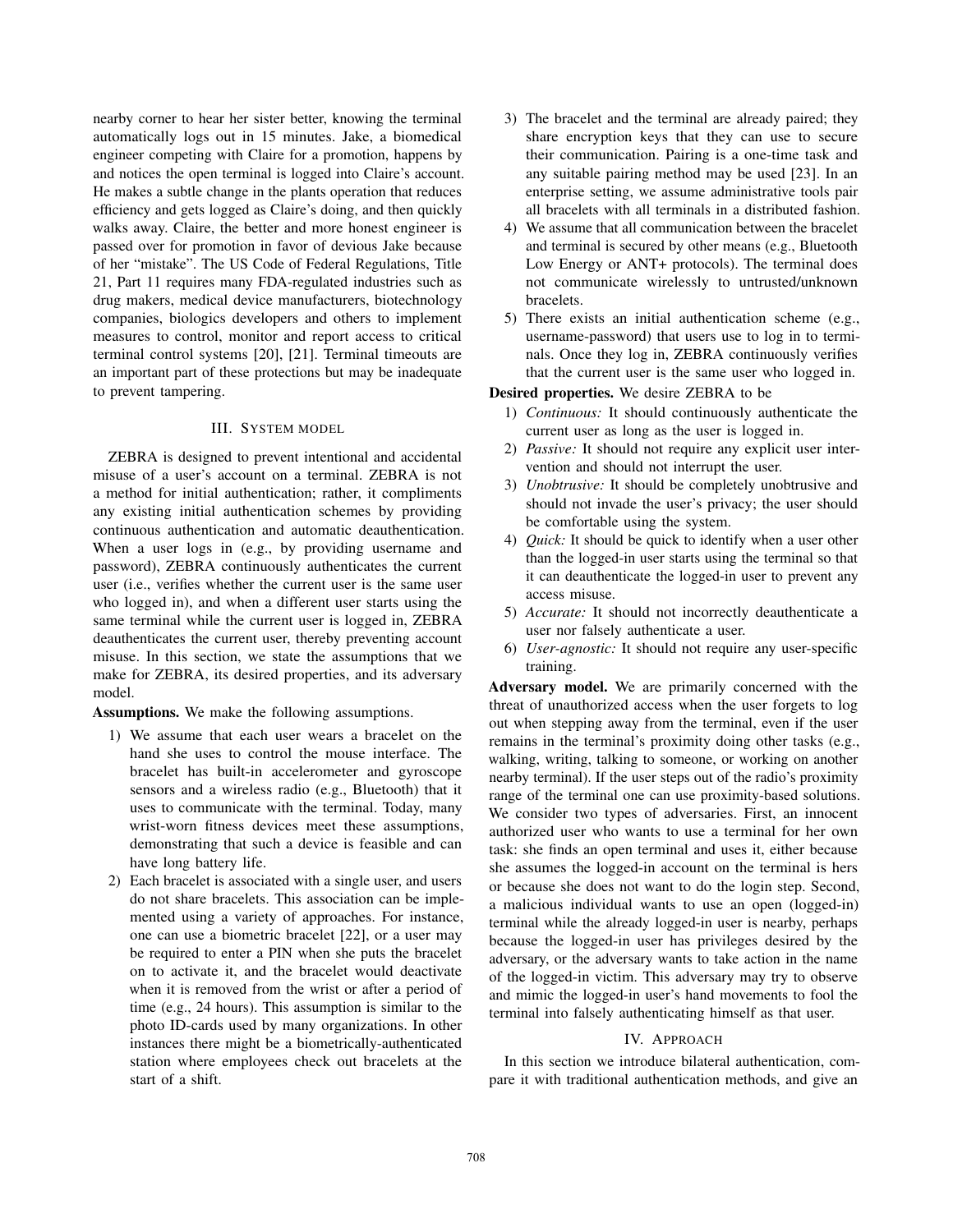overview of ZEBRA.

# *A. Bilateral authentication*

Traditional user-authentication schemes authenticate a user by comparing an attribute that the user produces with a previously stored attribute. For instance, password-based authentication schemes compare the hash of the user-entered password with the stored password hash, voice-based authentication schemes compare features of the user's voice against stored features of authorized users' voices, and a keystrokebased biometric scheme compares keystroke dynamics of the user with the user's stored keystroke dynamics.

In our case, bilateral authentication, the user is authenticated by comparing two observations of the same attribute of the user, measured separately in real-time by two sources (hence the term *bilateral*). A related example of a bilateral authentication method is the 'same-body authentication' solution by Cornelius et al. [24]. They measure a user's motion using multiple accelerometer sensors placed at different positions on the body and compare these sensors' signals (which measure the same attribute, the user's motion) to determine whether all the sensors are on the same body.

A general bilateral user-authentication method can be described as a user-authentication method where an attribute about the user,  $a$ , is observed and measured by two independent parties  $P$  and  $Q$ , where these measured signals could be the same (as in the above example) or different (as in ZEBRA) but the user is authenticated only if the two signals correlate. The attribute a could be physiological (e.g., heart rate, body temperature), behavioral (e.g., walking, user's interaction with device), or environmental (e.g., being in the same room, radio signal).

There are several benefits of bilateral authentication, some of which overlap with desired properties identified by previous research [16]. These include:

- 1) No need to store sensitive information in the authenticating device. Although sensitive information can be stored securely, in practice it is not stored securely, and when the system is compromised users' sensitive information is leaked [25]. By eliminating the need to store any sensitive information we eliminate this risk.
- 2) No mental burden on users. Users have to remember their password if they use a password-based authentication scheme; previous work has shown that users are not good at remembering passwords and they use work-arounds to avoid using passwords [4], [8]. In bilateral authentication there is no secret for users to remember.
- 3) No hassle for users over time. Users' habits and behaviors change over time, either naturally or due to an injury or illness. Behavior-based authentication schemes are susceptible to these changes, and they need to be re-trained for the user whose behavior changed over time. Bilateral authentication does not rely on any

user-specific behavior, only on the fact that the user is doing specific interactions with the terminal.

4) No hardware modifications to the terminal, assuming it has short-range radio such as Bluetooth.

Bilateral authentication, however, cannot always be used because it is not always possible to monitor the users' interaction externally. Not all interactions between the user and desktop involve the dominant hand; notably, periods of screen reading involve no motion at all. We expect that, much as with common screen-saver software, users will need to periodically jiggle the mouse while reading extensively.

# *B. ZEBRA*

ZEBRA provides continuous authentication, that is, it continuously verifies the identity of the logged-in user. Although continuous authentication has many uses, it is a necessary foundation for a smart deauthentication mechanism. Such a mechanism can automatically take protective action (such as locking the screen) when another user starts using a terminal that a previous user had logged in to.

ZEBRA works as follows: Jane, a ZEBRA user, logs in to the terminal, the terminal connects wirelessly to her bracelet (because she had paired them earlier, the terminal can look up her bracelet's network address, given her username, and seek that bracelet on the short-range radio connection). The presence of the bracelet may optionally be required by the login process, serving as a second-factor token, strengthening the initial authentication step. We are concerned here with what happens after login, continuously verifying that Jane remains the active user of the terminal. As Jane uses the terminal, the bracelet captures the sensor data (accelerometer and gyroscope) from Jane's dominant wrist movement and sends it to the terminal. From the acceleration data the terminal receives, it generates, using a classifier, a sequence of 'interactions' (mouse scrolling or typing) that Jane appears to be doing. The terminal also generates the actual sequence of interactions, based on the inputs it receives from keyboard and mouse. By comparing these two sequences of interactions, the terminal verifies whether the user using the terminal is Jane, i.e., the one wearing the bracelet.

When Jane steps away from the terminal and another user starts using the terminal, the two sequences of interactions will not match because the interaction sequence that Jane's bracelet generates when she is away from her terminal will be different from the interaction sequence of the other user on the terminal. Since the two interaction sequences will not match, the terminal will deauthenticate Jane and take action to prevent another user from misusing her account.

The idea of ZEBRA stems from two observations: *i)* people interact with most input devices with their hands, and *ii)* a user's hand movements when the user interacts with an input device can be correlated to the inputs the device receives. For example, when the user is scrolling or clicking, her fingers are moving but her wrist is relatively stationary; when the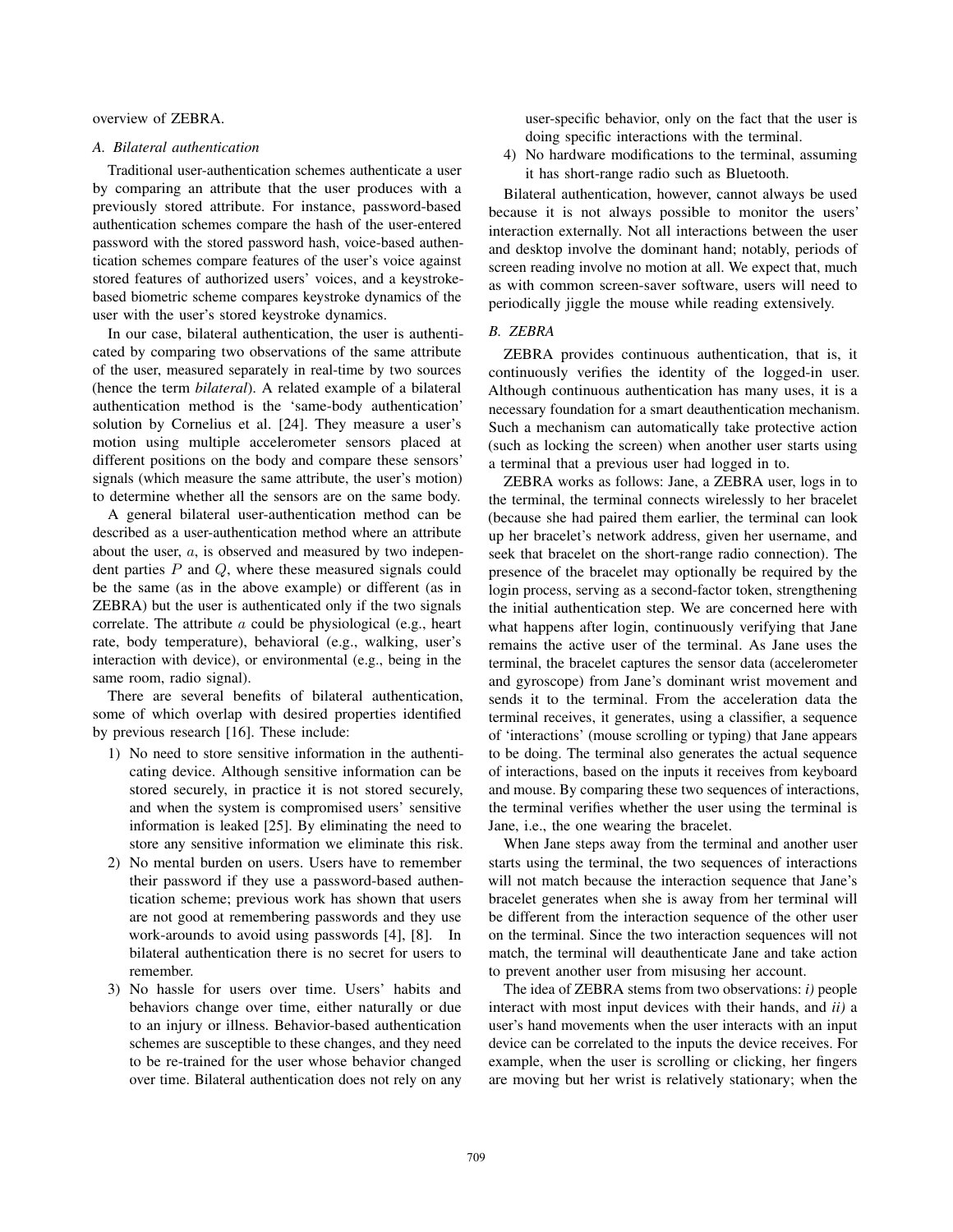user clicks the mouse and then starts typing on the keyboard (typically with both hands), her hand will move from the mouse to keyboard. Thus, the hypothesis driving ZEBRA is that if we can capture the user's hand movement and compare it with the inputs the terminal receives, we can determine whether the user is using the terminal.

Figure 1 shows a user's wrist acceleration when she was interacting with the terminal. The  $x$ -axis represents the time (in seconds) from the start of the experiment and the  $y$ -axis represents the magnitude of the acceleration, as measured by the bracelet on the wrist. We marked, with shaded regions, three types of user interactions in the figure: *scrolling*, *typing*, and *MKKM*, where MKKM stands for 'Mouse to Keyboard or Keyboard to Mouse' interaction representing the action of switching between keyboard and mouse. As shown in the figure, the user scrolled the mouse at <sup>65</sup>.<sup>5</sup> s, from <sup>66</sup>.<sup>3</sup> <sup>s</sup> to <sup>74</sup>.<sup>4</sup> s, and then briefly at <sup>75</sup>.<sup>1</sup> s. The graph shows that her wrist was relatively still during scrolling, as one would expect. When she moved her hand from mouse to keyboard (around 77 s) to type, we see a sudden spike in acceleration caused as she lifted her hand off the mouse and as she rested her hands on the keyboard. As she typed (77.5 s to 83.4 s), we see small changes in the acceleration, implying that her wrist moves little during typing. After typing she switched from keyboard to mouse (around <sup>83</sup>.<sup>5</sup> s), and we see another sudden spike in the acceleration.

We can see the differences in the acceleration patterns between interactions. For instance, broadly speaking, there is more wrist movement during typing than scrolling, but less than when she switches between keyboard and mouse. This example supports our hypothesis that we can generate a sequence of interactions from a user's wrist movement.

The acceleration data that is not marked in the graph represents the user's other interactions with the terminal such as mouse-dragging, clicking, or hand movements not involving interaction with the terminal; we highlighted only three types of interactions on the graph for readability.

# *C. Dealing with adversaries*

ZEBRA deals with the two adversaries described in Section III as follows:

In the case of the innocent authorized user who wants to use an already open terminal for her own task, if Sally attempts to use the terminal that Tina left open, the terminal will try to verify whether the current user (Sally) is Tina. If the terminal does not receive data from Tina's bracelet, e.g., because Tina is not near the terminal, ZEBRA will log Tina out and will attempt to log Sally in. If Tina is near the terminal but not using the terminal, e.g., she may be talking to a nurse, then ZEBRA will attempt to correlate Tina's bracelet movements with Sally's inputs on the terminal. The classification will fail with high probability, and ZEBRA will log Tina out and attempt to log Sally in. Thus, ZEBRA will prevent an innocent authorized user from performing a task, e.g., updating a patient's record, with another authorized user's credentials.

ZEBRA deals with the case of a malicious individual in a similar fashion. In the second use-case, Claire leaves her terminal unattended, and Jake manages to get access to her terminal before the terminal times out and auto-locks. As Jake tries to navigate the terminal using the keyboard and mouse, the terminal will try to correlate Jake's inputs with Claire's hand movements. Assuming that it is hard to control a terminal at will by mimicking Claire's hand movements while she is around the corner talking on the phone, the correlation will fail in a similar manner to the previous case and, therefore, the terminal will lock, preventing Jake from misusing Claire's account. Our evaluation shows that our assumption is reasonable in the case of humans trying to mimic human hand movements. We touch on the resilience of ZEBRA to automated attacks in Section VII-C.

# V. METHOD

In this section, we describe the ZEBRA architecture and our approach to correlate a terminal's input with bracelet acceleration data.

# *A. Architecture*

Figure 2 shows the architecture of ZEBRA. As shown in the figure, there are five main components in ZEBRA. The *interaction extractor* extracts interactions from a user's keyboard and mouse inputs, and sends the sequence of interactions to the authenticator and the time intervals of the interactions to the segmenter. The *segmenter* segments the accelerometer and gyroscope data into blocks based on the time intervals it receives from the interaction extractor. The *feature extractor* extracts features for each block of data that it receives from the segmenter. The *interaction classifier* takes these features and classifies them into one of our specified interactions. The *authenticator* compares the actual sequence of interactions that it receives from the interaction extractor and the inferred sequence of interactions that it receives from the interaction classifier, and it makes a decision whether the two users – the current terminal user and the user wearing the bracelet – are the same or different. If they are different then we need to deauthenticate the bracelet user, who is currently logged in to the terminal. Based on the system policy or user preference, ZEBRA can either logout the user, lock the screen, raise an alarm, or take some other action. Below we discuss each component in detail.

# *B. Interaction extractor*

As mentioned, this component extracts 'interactions' from the input events stream generated by the OS when the user provides inputs to the terminal via keyboard or mouse. We use three main types of user interactions with a terminal: *MKKM*, *scrolling*, and *typing*. There are other interactions, such as moving the mouse, dragging the mouse, or clicking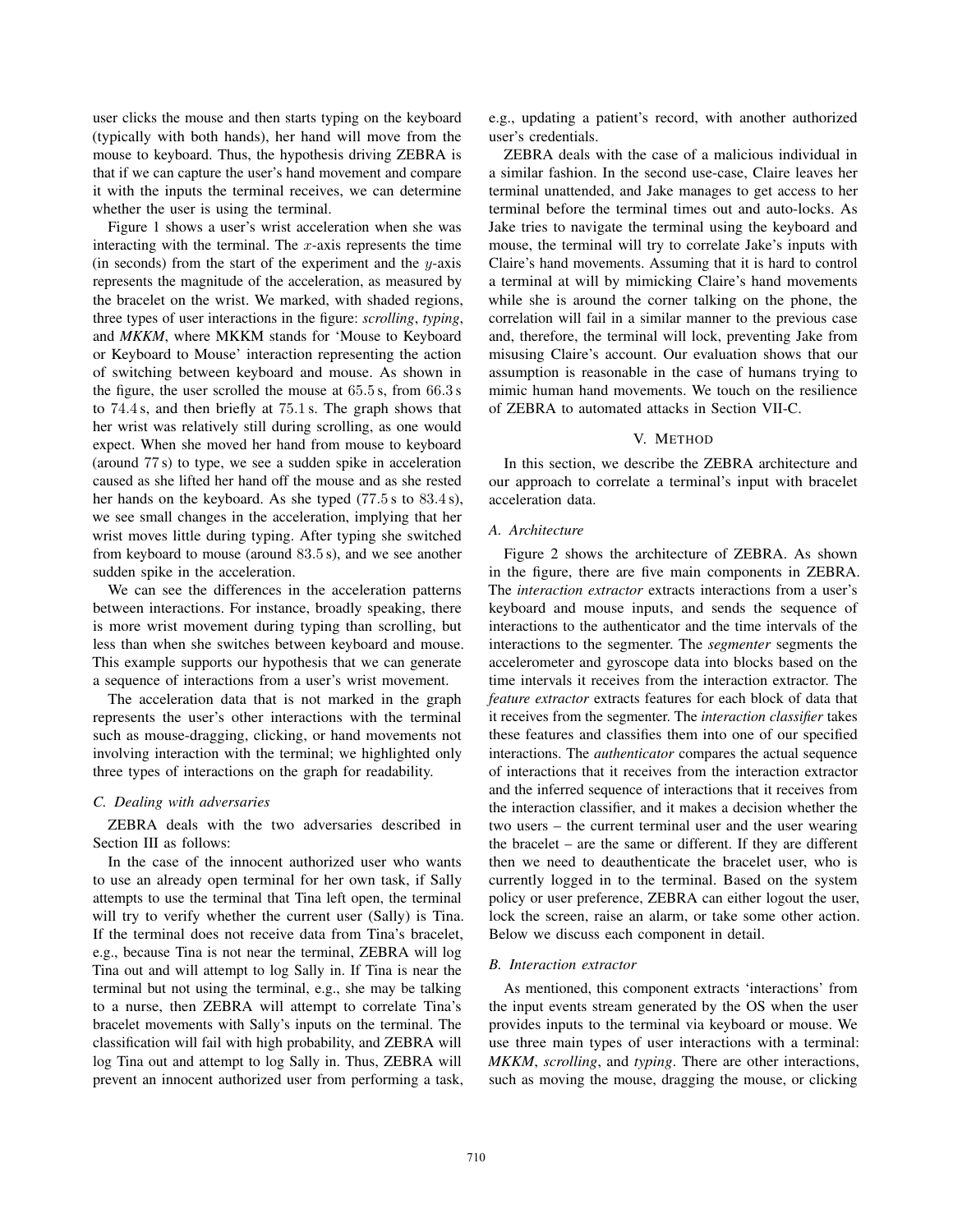

Figure 1: Acceleration of user's wrist when she is using a computer terminal.



the mouse, but we do not consider them because in our evaluation they did not contribute to ZEBRA's performance.

MKKM. This interaction captures the users' dominant hand (here, we mean the mouse hand) movement when she switches from the mouse to the keyboard or from the keyboard to the mouse; *MKKM* is short for 'Mouse to Keyboard or Keyboard to Mouse'. An *MKKM* interaction consists of a mouse-related event followed by a keypress event or vice-versa.

There is, however, a challenge in identifying whether the keypress event followed by a mouse-related event was caused by the dominant hand or the other hand, because the user may press a key with her non-dominant hand while keeping her dominant hand on the mouse. With one bracelet, we cannot identify such events with certainty. We account for such events by dividing the keys on the keyboard into three zones, depending on which hand the user is likely to use to press that key: left zone, middle (or ambiguous) zone, and right zone, as shown in Figure 3. We introduced the 'middle' zone because not everyone types according to two-handed typing guidelines, which divides the keyboard into two zones, and we noticed some subjects used either hand to type the keys in the middle zone. So, if the user is right handed (that is, uses the mouse with her right hand) and presses a key in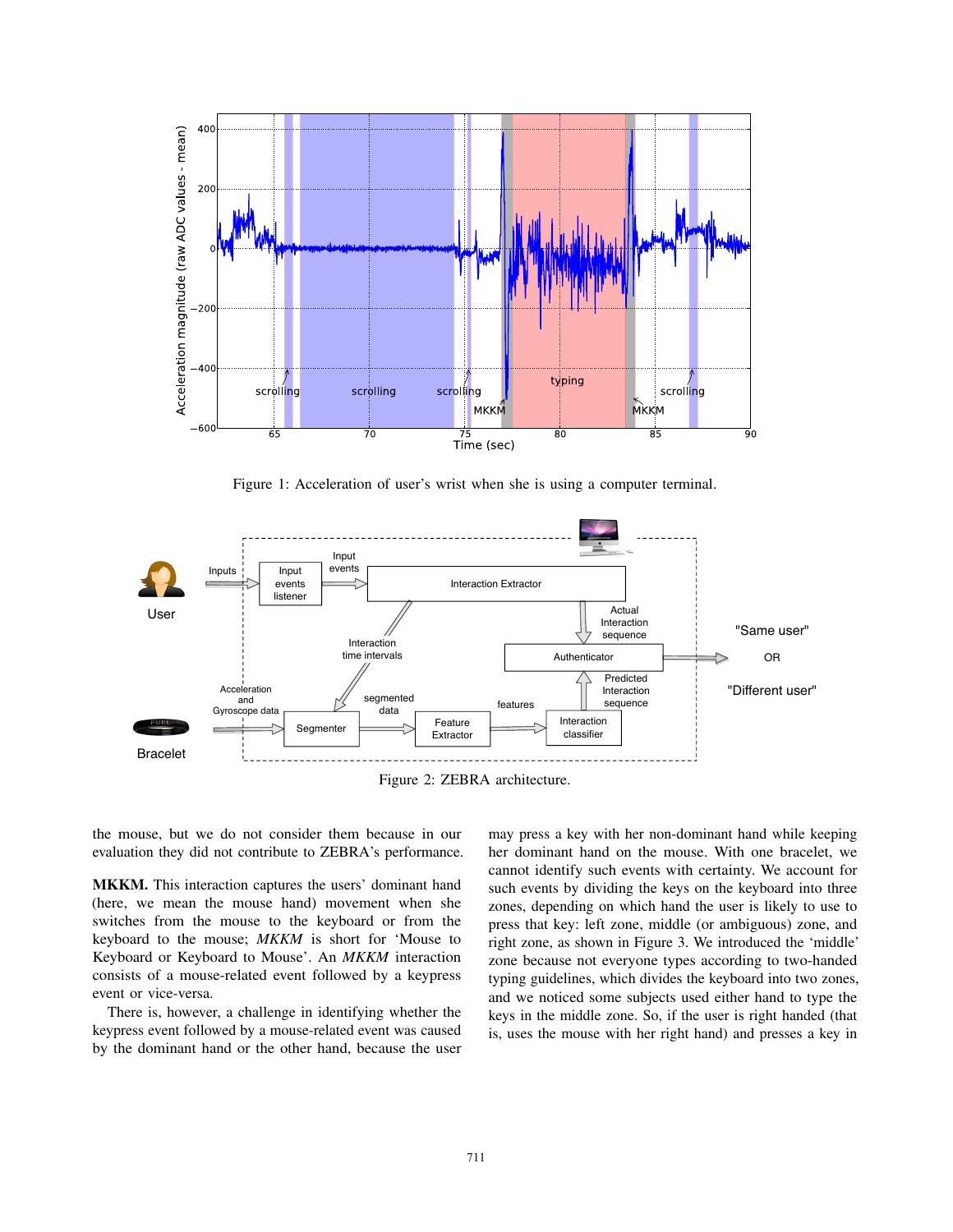the right zone after a mouse event, we assume she moved her dominant hand. Thus, we assume that users will stick with our zone divisions, i.e., use their left hand for keys in the left zone and their right hand for keys in the right zone. Some users may break this assumption, but this heuristic seemed to work well, because to identify MKKM we only need the user to press any one key in the right (or left) zone with their right (or left) hand, and we observed that all our subjects did use two hands when typing.

Scrolling. This interaction captures users' use of a scrollwheel built-in to the mouse. When a user is scrolling, ScrollWheel events are continuously generated by the OS, each event reporting the amount of scroll performed by the user since the last scroll, so that the application can update the UI accordingly. We define a *scrolling* interaction as a sequence of uninterrupted ScrollWheel events.

However, sometimes the mouse is slightly moved because the user's hand is not still, and we observe some MouseMove events in the ScrollWheel events stream. The idea behind this interaction is to capture the durations during which the user was using the mouse and her hand (wrist) was relatively stationary, so we ignore small mouse movements. We consider a mouse movement as small if the associated MouseMove events in the ScrollWheel events stream are few in number (e.g., 5 events) and the cumulative mouse displacement indicated by these MouseMove events is small (e.g., 5 pixels). These thresholds (minimum number of MouseMove events and maximum mouse displacement) are parameters in our experiments.

Thus, we define a *scrolling* interaction as a sequence of ScrollWheel events with few intervening MouseMove events such that the total mouse displacement is small (below a certain threshold).

Typing. This interaction captures the users' use of the keyboard. When a user hits a key, she first presses the key down, and then as she removes her finger she releases the key up. Associated to these actions, two events are generated by the OS for each keypress: KeyDown and KeyUp. Thus, we define a *typing* interaction as a sequence of KeyDown and KeyUp events.

If there is a continuous keypress events stream with mouserelated events in between, we count those keypress events as separate typing interactions, separated by the mouse-related events. Unlike scrolling, where we ignored small numbers of mouse-related events, during typing any mouse-related event means that the user moved her hand from keyboard to mouse, which is an MKKM interaction. Thus, for a keypress events sequence with few mouse-related events in between, we extract at least four interactions: typing, MKKM (to switch to mouse), MKKM (to switch back to keyboard), typing, and maybe scrolling between the two MKKM events if the user scrolled the mouse-wheel.



Figure 3: Keyboard divided into left, middle, and right zones.

Extraction. When extracting interactions from input events, we apply three constraints: *idle threshold*, *minimum duration*, and *maximum duration*. Idle threshold is the maximum time difference between two consecutive events in an interaction. The rationale behind this constraint is to capture only the interactions that involve the user's continuous interaction with the terminal and eliminate interactions during which the user does tasks other than using the mouse and the keyboard. During a pause, there is no input to the terminal; we do not know what the user is doing, and thus cannot correlate with the user's wrist movement. If there is a pause greater than the threshold, we split the interaction into two interactions separated by the pause. For example, if in a series of keypress events there is a 2 min pause, then we split these keypress events into two *typing* interactions, one before the pause begins and one after the pause ends.

The other constraints refer to the minimum and maximum duration of interactions. If an interaction lasts for less than the minimum duration, we ignore it, and if an interaction exceeds the maximum duration we split it into two consecutive interactions. While splitting the interaction we do ensure that the new interaction is longer than the minimum duration: if the new split interaction has duration less than the minimum duration, we do not split the interaction; thus, we can have interactions that are almost as long as *minimum duration* + *maximum duration*.

Based on these three constraints and the definitions of the interactions described above, this component outputs a sequence of interactions from given input events. This sequence of interactions,  $IE$ , is of the form

$$
(I_0, t_0, t_1), (I_1, t_2, t_3), \ldots
$$

where  $I_0$  is an interaction ID (corresponding to one of the three described interactions) that starts at time  $t_0$  and ends at  $t_1$ , and similarly interaction  $I_1$  spans  $(t_2, t_3)$ .

From the sequence  $IE$ , interaction ID sequence  $(I_0, I_1,...)$  is sent to the authenticator. The interaction timings sequence  $((t_0, t_1), (t_2, t_3), \ldots)$  is sent to the segmenter.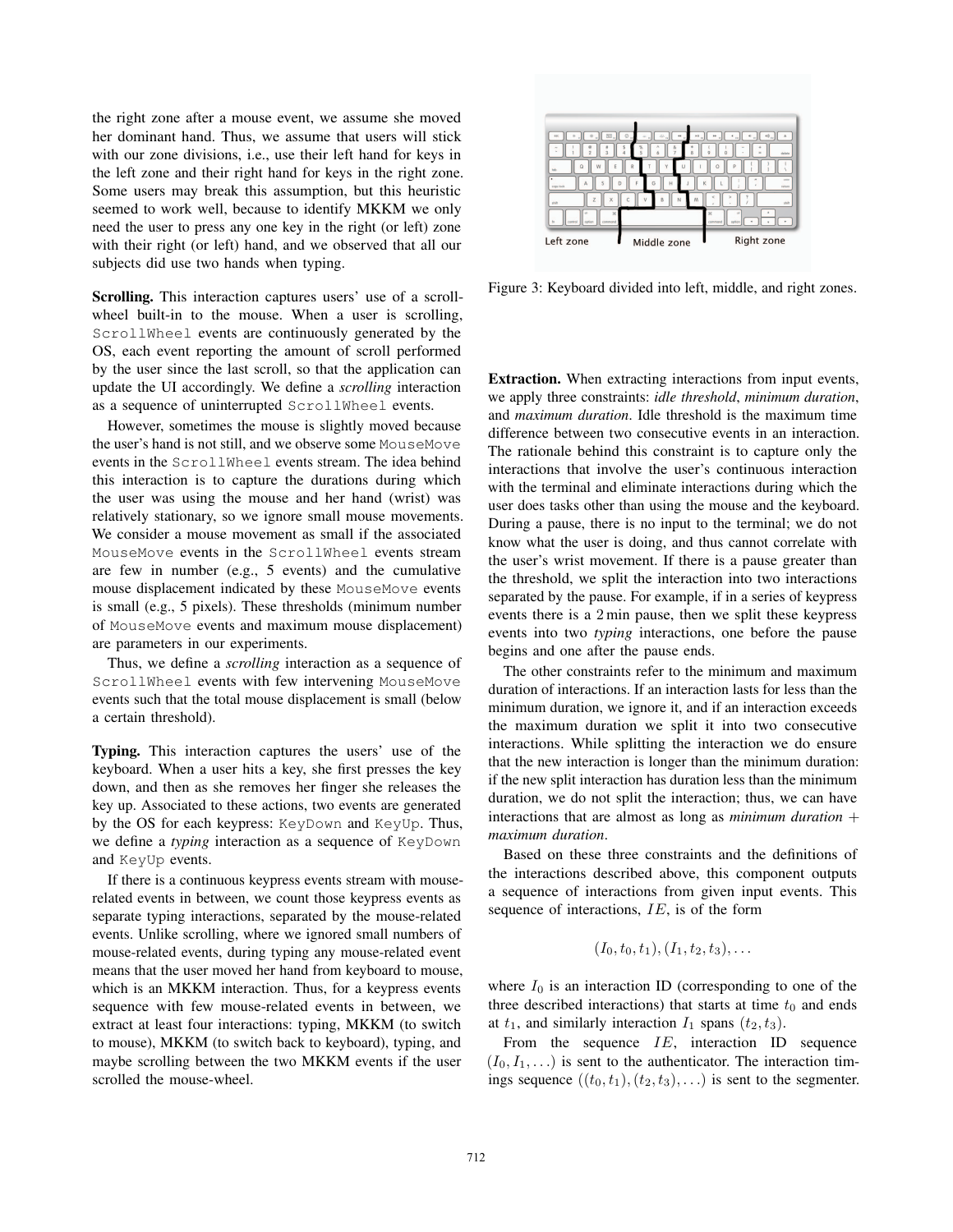# *C. Segmenter*

This component receives accelerometer and gyroscope data from the user's bracelet. The accelerometer data is of the form

$$
(t_i,x_i,y_i,z_i),(t_j,x_j,y_j,z_j),\ldots
$$

where  $(t_i, x_i, y_i, z_i)$  represents one acceleration data sample taken at time  $t_i$  and the instantaneous accelerations along  $x$ , y, and z axes are  $x_i, y_i, z_i$ , respectively. The gyroscope data is of the similar form

$$
(t_i,a_i,b_i,c_i),(t_j,a_j,b_j,c_j),\ldots
$$

where  $(t_i, a_i, b_i, c_i)$  represents one gyroscope data sample taken at time  $t_i$  and represents the instantaneous rotational velocity along x, y, and z axes,  $a_i, b_i, c_i$ , respectively.

As shown in Figure 2 the segmenter receives actual interaction time intervals from the interaction extractor. The segmenter breaks the acceleration data stream into blocks corresponding to each time interval, using the time of each data sample and the time of the intervals. For the timeinterval sequence,  $((t_0, t_1), (t_2, t_3), \ldots)$  this component will place all the accelerometer and gyroscope data samples with time  $t_0 \le t \le t_1$  into the first block, all the data samples with time  $t_2 \le t \le t_3$  into the second block, and so on. These data blocks are sent to the feature extractor. Acceleration and gyroscope samples outside interaction intervals are discarded.

In most signal-processing algorithms, data is segmented into blocks (also called *windows*) of equal size, but in our case the block sizes are variable. There are two main reasons to perform segmentation this way. First, when the user is not interacting with the terminal, we do not have any interaction sequences to use for authentication, so we ignore the sensor data for durations when she is not interacting with the terminal. Second, the user's interactions themselves are of variable duration so it makes sense to chunk accelerometer data this way. For the durations when she is interacting, one could segment sensor data into blocks of equal size and infer an interaction for each block, but given that a user's interactions are of variable duration, it is likely that one sensor data block would contain data for one or more interactions, which would reduce the classifier performance. Variable segmentation ensures that each sensor data block contains data for just one interaction.

### *D. Features*

This component receives sensor data in blocks, and it computes a feature vector over each block. We do not know the orientation of the user's bracelet, so we ignore the orientation (individual axis accelerations and angular velocities) and just use the magnitude of acceleration and angular velocity. For each acceleration data sample  $(t, x, y, z)$ , the magnitude  $m$  is given by

$$
m = \sqrt{x^2 + y^2 + z^2}
$$

and for each gyroscope data sample  $(t, a, b, c)$ , the magnitude  $r$  is given by

$$
r = \sqrt{a^2 + b^2 + c^2}.
$$

After computing these magnitudes, we now have for each block a series of magnitudes  $(m_0, r_0), (m_1, r_1), \ldots$ 

We compute the following 12 features over each series of acceleration and angular velocity magnitudes in a segmented interaction block: *mean, median, variance, standard deviation, median absolute deviation (MAD), inter-quartile range (IQR), power, energy, peak-to-peak amplitude, autocorrelation, kurtosis*, and *skew*. We chose the first seven features because others have used them successfully for activity recognition [26] and for correlation among different accelerometer signals [24]. We add the latter five features to capture the patterns of the three interactions that we noticed. During MKKM, there is a sudden spike in positive and sometimes in negative direction, so we use *peak-to-peak amplitude*. Because the placement of the peaks in a MKKM is towards the start of the interactions, we use *skew* as a feature. During typing, the peakedness is distinct, and so we included *kurtosis* as one of our features. The wrist movement pattern during a typing or scrolling interaction should be roughly similar, unlike MKKM, so we use the *auto-correlation* feature to capture that difference.

For each block of data, we compute a feature vector  $F = (f_0, \ldots, f_{11})$ , and send the sequence of feature vectors  $F_0, F_1, \ldots$  (each corresponding to one interaction block) to the interaction classifier.

### *E. Interaction classifier*

The classifier takes a feature vector  $F$  as input and outputs an interaction ID, its inference that the sensor data associated with that feature vector represents that interaction.

To train the classifier, we segment a subject's wrist sensor data based on her actual interaction timings, as described above. We feed the classifier with feature vectors corresponding to the actual interaction and provide the actual interaction labels. Later, when evaluating our approach with a given subject, we use a classifier that was trained with other subjects' data, because our intent is for the classifier to be user agnostic.

The classifier receives a sequence of feature vectors and it outputs its inference, a sequence of interaction IDs  $(i_0, i_1, \ldots)$ . It then sends this sequence to the authenticator.

We explored two classifiers: Naive Bayes classifier and Random Forest classifier. For our dataset, the Random Forest classifier outperformed the Naive Bayes classifier; the results reported in Section VI are with the Random Forest classifier.

#### *F. Authenticator*

The authenticator matches two sequences: the sequence of actual interactions and the sequence of interactions inferred by the classifier based on the user's wrist movement. If the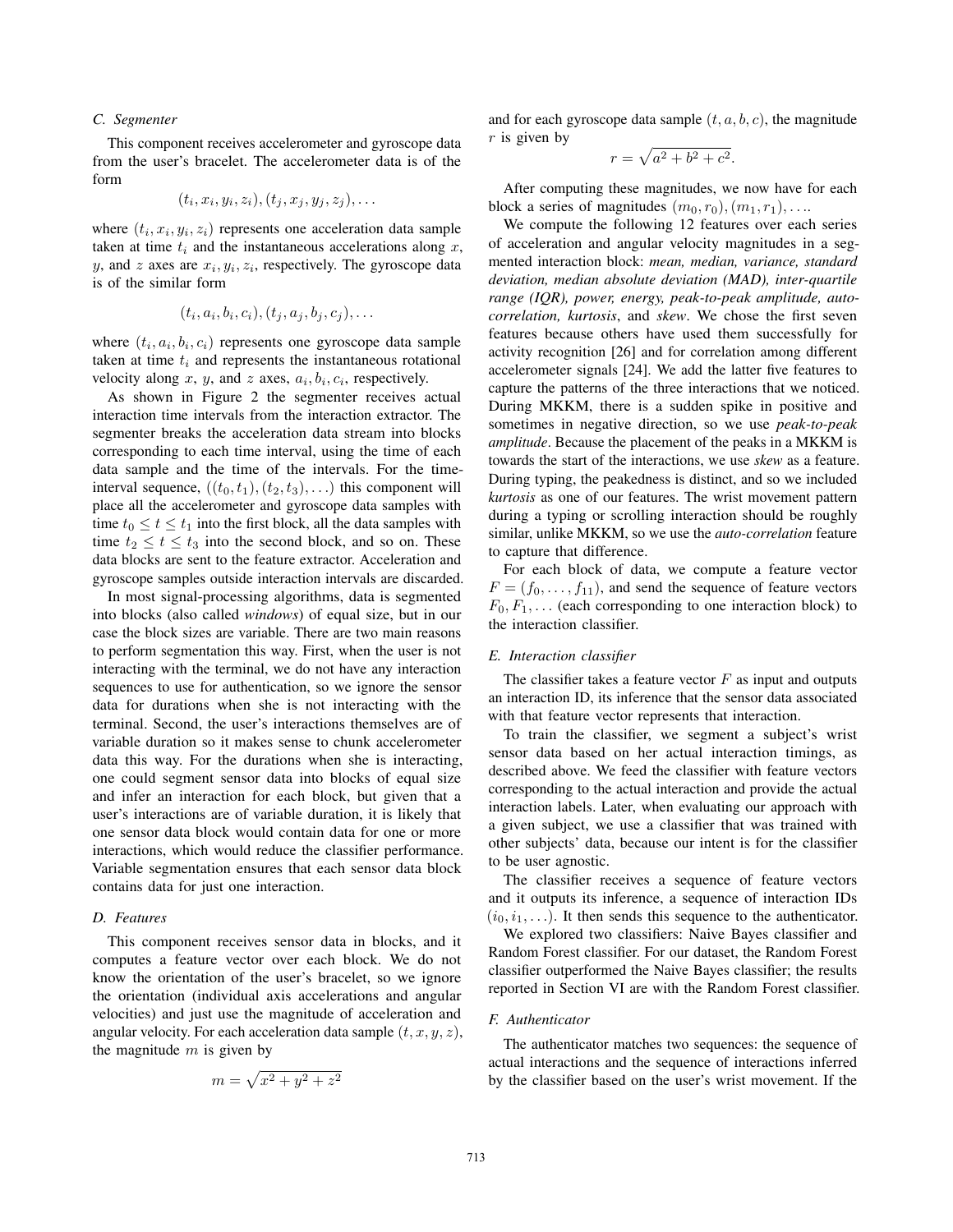two sequences match, the authenticator outputs 1 indicating that the current terminal and the bracelet user are the same. On the other hand, if the two sequences do not match, it outputs 0 indicating that the two users are different. If the users are different, we need to deauthenticate the bracelet user, who is logged in the terminal.

To match the two sequences, we use four parameters: window size, overlap fraction, match threshold, and grace period. The window size,  $w$ , is the number of interactions the authenticator compares at a time. The overlap fraction,  $f (0 \le f < 1)$ , indicates how much we should overlap the moving window, 0 being no overlap. For each window the authenticator computes a matching score (between 0 and 1) indicating how well the two sequences match in that window; 0 being no match at all, and 1 being a complete match. If the matching score for a window is greater than the match threshold,  $m$ , we output 1 for that window, indicating that the terminal user and the bracelet users are the same for that window. Otherwise, we output 0 for that window.

If we incorrectly output 0 for a window and deauthenticate the user immediately, it would frustrate the user. To account for such false negatives, we introduce the grace period parameter, g. This parameter indicates how many consecutive window scores of 0 are measured to deauthenticate the user. For example, if  $g = 3$  then we should get 0 for three consecutive windows before we deauthenticate the user. We reset the zero-count when we get a window with output 1. This parameter increases convenience but also increases security risk; we keep its default value low.

### VI. EVALUATION

As mentioned in Section III, we desire ZEBRA to be continuous, passive, unobtrusive, user-agnostic, quick, and accurate. We achieve the first four properties by design. ZEBRA requires no explicit input from the user and as long as the user is in (radio) proximity, i.e., the user's bracelet can send data to the terminal, ZEBRA continuously verifies the presence of the user; thus, ZEBRA does continuous authentication passively. The bracelet can potentially monitor a user's physical activity, which may be sensitive information for some users. ZEBRA respects users' privacy, and it does not monitor the user's movements when the user (and no one else) is not using her logged-in terminal. While evaluating ZEBRA for a user, we did not train the classifier using that user's data. Hence, ZEBRA is user-agnostic, i.e., independent of the user's behavior when she is using a terminal. We evaluate accuracy and quickness through a user study and present the results in this section.

# *A. User study*

We recruited 20 subjects for our user study, using flyers posted across our college campus and online. Table II shows demographic data about the subjects. Subjects took about 30 to 40 mins to complete the user study; they received \$10 as Table II: Demographics of user study participants.

|            | Category         | # of subjects |
|------------|------------------|---------------|
| Gender     | Male             |               |
|            | Female           | 13            |
| Field      | Computer Science | 8             |
|            | Non-CS           | 12            |
| Age        | 18-25            | 15            |
|            | $25 - 30$        | 5             |
| Handedness | Right            | 19            |
|            | Left             |               |

compensation. Our research protocol was approved by our campus IRB.

The user study consisted of three experiments. The first experiment was designed to capture the users' hand movements as they interact with a desktop in *normal* use. Subjects were instructed to imagine that they were in a public cafe and were asked to browse the web for 10 min. They were told that everything they typed would be logged and so were asked not to enter any sensitive information. Further, they were asked not to read any long articles or watch videos, as it would not provide much data for our study.

We designed our second experiment to collect user interaction data in a more controlled setting. Users were asked to fill out a small web form, which required users to type, scroll, drag the mouse, click, and move the mouse; they were asked to fill this web form five times.

Our third experiment was designed to collect data to test a malicious adversarial case. For this experiment, we asked each subject to be a malicious adversary whose goal was to mimic the victim user's mouse-hand movements to the best of their abilities. The victim user (one of the researchers) filled out the same web form that the subjects used in Experiment 2; thus, the subjects were already accustomed to the task. We realize that a real adversary can be motivated and skilled enough to mimic users very well, compared to our subjects. So we decided to assist the subjects when they were performing the role of a malicious adversary. To assist them in mimicking the victim, we made sure they had a good view of the screen and the victim's hand movement, we increased the cursor size, and the victim user gave verbal clues before he began an action. For example, the victim would say 'typing' before he began typing. He would say '2' when he was going to fill the question number 2 in the web form. The victim tried to use the same pace to fill out the web form for all subjects, but reduced the pace for some subjects when they were lagging too far behind. It should be noted that this experiment was intended to be favorable for the adversary.

Each subject performed, on average, about 192 Scrolling interactions, 293 Typing interactions, and 146 MKKM interactions in the three experiments. After these three experiments, we asked each subject to walk for a few minutes and to write on a paper, so we could collect data for walking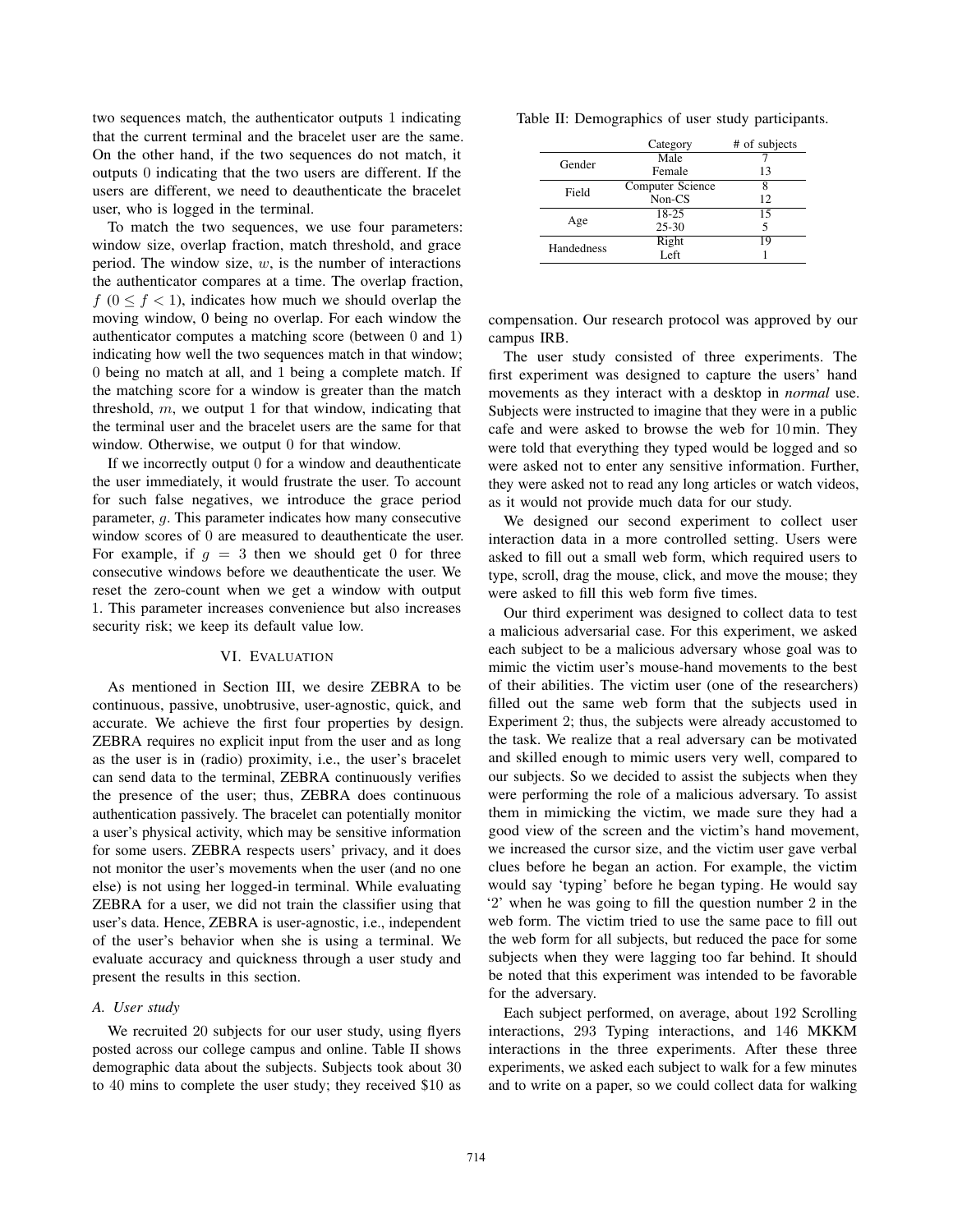and writing activities, because these are common activities for a user that steps away from the terminal. We use this data to evaluate how quickly ZEBRA can deauthenticate a user when she does one of these tasks while another user attempts to use her terminal.

# *B. Data collection*

In our user study, we collected two types of data about subjects' interaction with the terminal:  $i$ ) inputs received by the OS through keyboard and mouse, captured by a script we wrote; and  $ii)$  the subject's hand movement, captured by a sensor worn by the subject on her dominant wrist.

We used iMacs for our subject study. Subjects used an iMac with an Apple keyboard and Apple mouse with a scroll ball. We wrote a Python script that uses Apple's Cocoa APIs for OS X and captures all keyboard and mouse input events generated by the operating system when the subject provides input using those input devices. The captured input events were KeyDown, KeyUp, MouseMove, ScrollWheel, LeftMouseDown, LeftMouseUp, and LeftMouseDragged, which are generated when the subject presses and releases a key, moves the mouse, uses the scroll-wheel, presses and releases the left mouse button (left click), and drags the mouse, respectively.<sup>1</sup> For each keypress event the OS reports the time when it is pressed/released, the key value, whether the subject is holding the key down, and whether the subject is repeatedly pressing the key. For mouse-related events, the OS reports the time the event was generated, absolute coordinates of the mouse pointer on the screen, pointer displacement (in pixels) since the last mouse event, and scroll length (i.e., how much the subject scrolled the wheel). We log all this information, but in the current implementation of ZEBRA, we use only the time of event, event type, key value for keypress events, scroll duration, absolute mouse pointer coordinates, and mouse pointer displacement.

We used a Shimmer [27] to capture the subjects' hand movements, by asking each subject to wear a Shimmer device on the wrist of the hand they normally use to operate a mouse. The Shimmer contains an accelerometer sensor, a gyroscope sensor, and a Bluetooth radio. Once connected to the terminal over Bluetooth, the Shimmer streams its accelerometer and gyroscope readings to the terminal at 500 Hz, where they are logged to a file. We calibrated all Shimmers' accelerometers and gyroscopes prior to their use.

# *C. Results*

In this section we evaluate ZEBRA's accuracy and how quickly it deauthenticates users when an adversary starts using their logged-in terminal.

*1) Accuracy:* We use two metrics to evaluate the accuracy of ZEBRA. The false-positive rate (FPR) is the fraction of the testing data that is negative but misclassified as positive; in ZEBRA the FPR is the fraction of all interactions where an unauthorized user is authenticated as an authorized user. Similarly, the false-negative rate (FNR) is the fraction of all interactions where an authorized user is misclassified as an unauthorized user.

A high FNR indicates that the system classifies an authorized user incorrectly as an unauthorized user more often. When this happens, the system takes protective action, such as logging out the user or locking the terminal; both actions will annoy the authorized user using the terminal. A negative result indicates to the system that an unauthorized individual is using the terminal and the system takes action, such as logging out the user or locking the terminal. A **false** negative is, as one might imagine, annoying to an authorized user of the terminal. Thus, from the usability point of view a low FNR is desirable. Figure 4 shows the average falsenegative rate across all subjects for different window sizes and thresholds.

As described above, ZEBRA classifies the terminal user as the bracelet user by comparing the actual interaction sequence and the interaction sequence inferred by the classifier from bracelet data. The comparison is performed over a given window size. Thus, we compute an FNR as the fraction of all windows where ZEBRA misclassified the authorized user as an unauthorized user. Then each data point in the Figure 4 is the average of the FNR across all subjects for a given window size and threshold value.

The threshold parameter indicates the fraction of interactions in a window that should match for ZEBRA to consider the user as the authorized user. Thus, the threshold value indicates how strict ZEBRA is when correlating interactions, and as expected the FNR is smaller for smaller threshold values and it increases with threshold values. Window size is the number of interactions matched at a time to authenticate the user; a larger window size allows more interactions to be matched, so the FNR drops as the window size increases. ZEBRA performs best in terms of authenticating a user for window sizes greater than 20; thus, the more interactions a user provides while working on the terminal, the better ZEBRA performs. In terms of threshold values ZEBRA provides best FNR for <sup>0</sup>.<sup>5</sup> and <sup>0</sup>.55, and reasonably well for threshold value of <sup>0</sup>.6. A low threshold value improves usability but, as we show below, it reduces security, so we need to choose the trade-off carefully.

For a given subject and adversary, the FPR is the fraction of all windows where ZEBRA misclassified the adversary as the subject (authorized user). We compute a FPR for each subject as the average FPR across all adversaries; each data point in the following FPR graphs is the average of these FPR across all subjects. A high FPR indicates that we falsely authenticate an unauthorized user as the logged-in

<sup>1</sup>Although our implementation is for MacOS X, the same kinds of information are available in Windows and Linux so our method should be easily portable to other systems.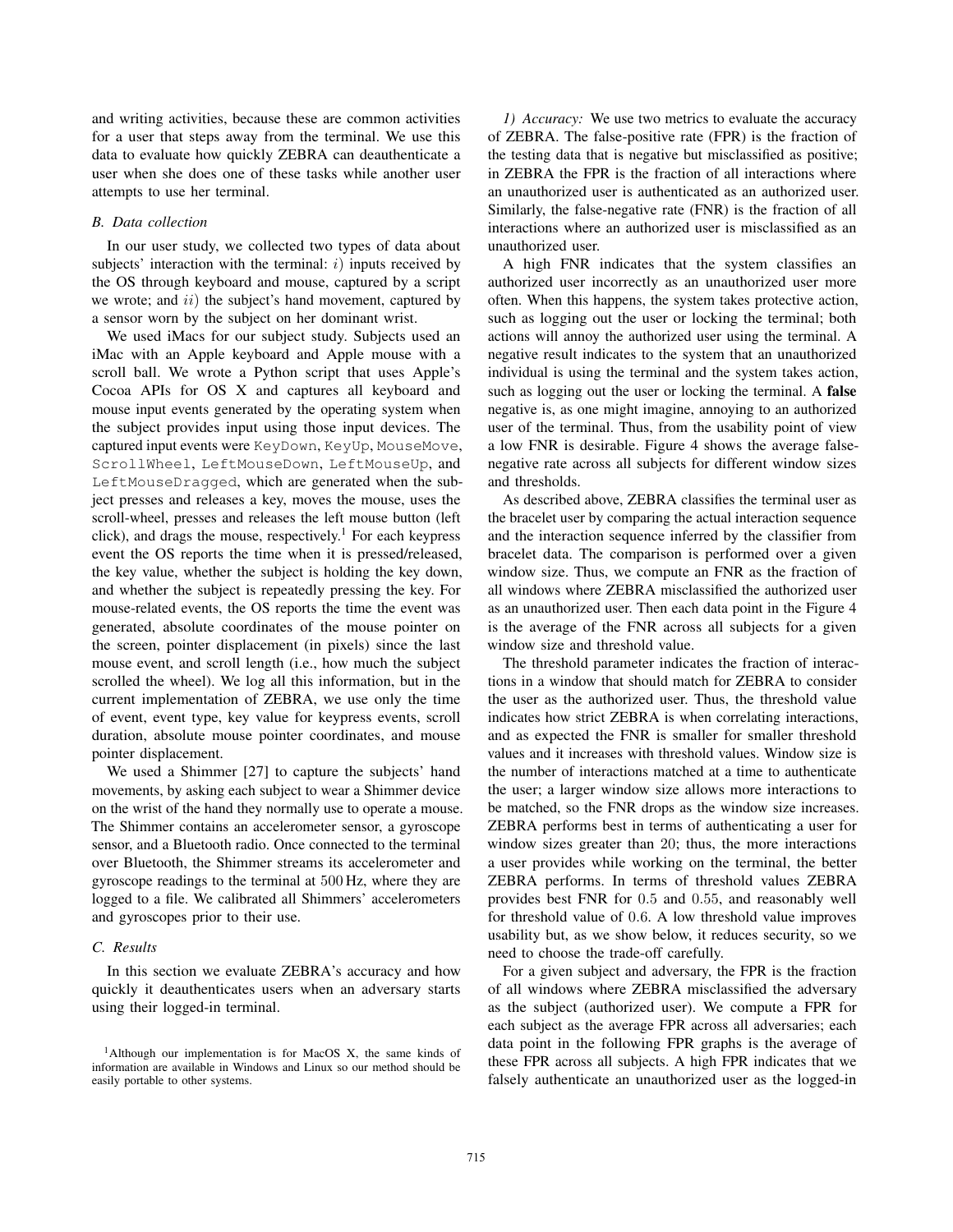

Figure 4: Average false-negative rate vs. window size for different thresholds (0.5, <sup>0</sup>.55, <sup>0</sup>.6, <sup>0</sup>.<sup>65</sup> and <sup>0</sup>.7). ZEBRA performs best in continuously authenticating users for window sizes larger than 20.

user, allowing him to access the logged-in user's account, which is undesirable. Thus, a low FPR is good from a security point of view. Window size is the number of interactions that ZEBRA is allowed to consider to issue the decision whether the current user is the same as the logged-in user. Thus, ideally we want a low FPR for a small window size.

Figures 5 and 6 show the average false-positive rate when the adversary is using the terminal and the logged-in user is walking and writing, respectively, near the terminal. (Note the different y-axis scales.) As expected, the FPR is smaller for the higher thresholds. The FPR is low and drops quickly with respect to window size, when the user is walking compared to when she is writing because the wrist movements while walking are very different to wrist movements when a user is using the terminal, whereas the wrist movements during writing are somewhat similar to terminal use. Figure 5 shows that the FPR is below <sup>0</sup>.<sup>02</sup> for thresholds <sup>0</sup>.<sup>6</sup> and above, even for short window sizes. The FPR in the user-writing case drops below <sup>0</sup>.<sup>03</sup> for threshold <sup>0</sup>.<sup>6</sup> for windows of size 15 or greater. Thus, ZEBRA performs reasonably well even if the user is performing an activity that is somewhat similar to working on a terminal in terms of hand movements.

In our third experiment, we imagine a malicious adversary: the user is logged-in on a terminal A but steps aside to work on a nearby terminal B, and the adversary starts using terminal A while trying to mimic the user's hand movements and similar interactions. If the adversary succeeds in mimicking the user's hand movements while providing similar interactions to terminal A, then ZEBRA will misclassify the adversary as the user and the adversary can continue using the terminal. In our experiment we asked the subjects to be the malicious adversary and try to mimic a user (a researcher). Both the subject and researcher performed the same tasks (filling web forms), and the researcher's screen



Figure 5: Average false-positive rate when the adversary is accessing the terminal while the logged-in user is walking nearby.



Figure 6: Average false-positive rate when the adversary is accessing the terminal while the logged-in user is writing nearby.

and hands were clearly visible to the subject. Figure 7 shows the false-positive rate for this case. The FPR rate drops below <sup>0</sup>.<sup>04</sup> for windows of size <sup>15</sup>, and threshold <sup>0</sup>.<sup>6</sup> and above. Thus, even when the adversary and the user were performing the same task on nearby terminals, and the adversary was trying to mimic the user's actions, ZEBRA performed well in recognizing the adversary. Thus, ZEBRA should be able to recognize a change in user even in an environment where the previous user is working on a nearby terminal when a new user walks to the unlocked terminal to use it.

In Table III we show the mean and standard-deviation of FNR and FPR for all subjects for threshold of <sup>0</sup>.<sup>6</sup> and four window sizes. The high variability in FNR is because of Subject 1, whose wrist movement during keyboard and mouse interaction were very different compared to the other subjects. To keep ZEBRA user-agnostic, for each subject we train the classifier using other subjects' data, but if a subject's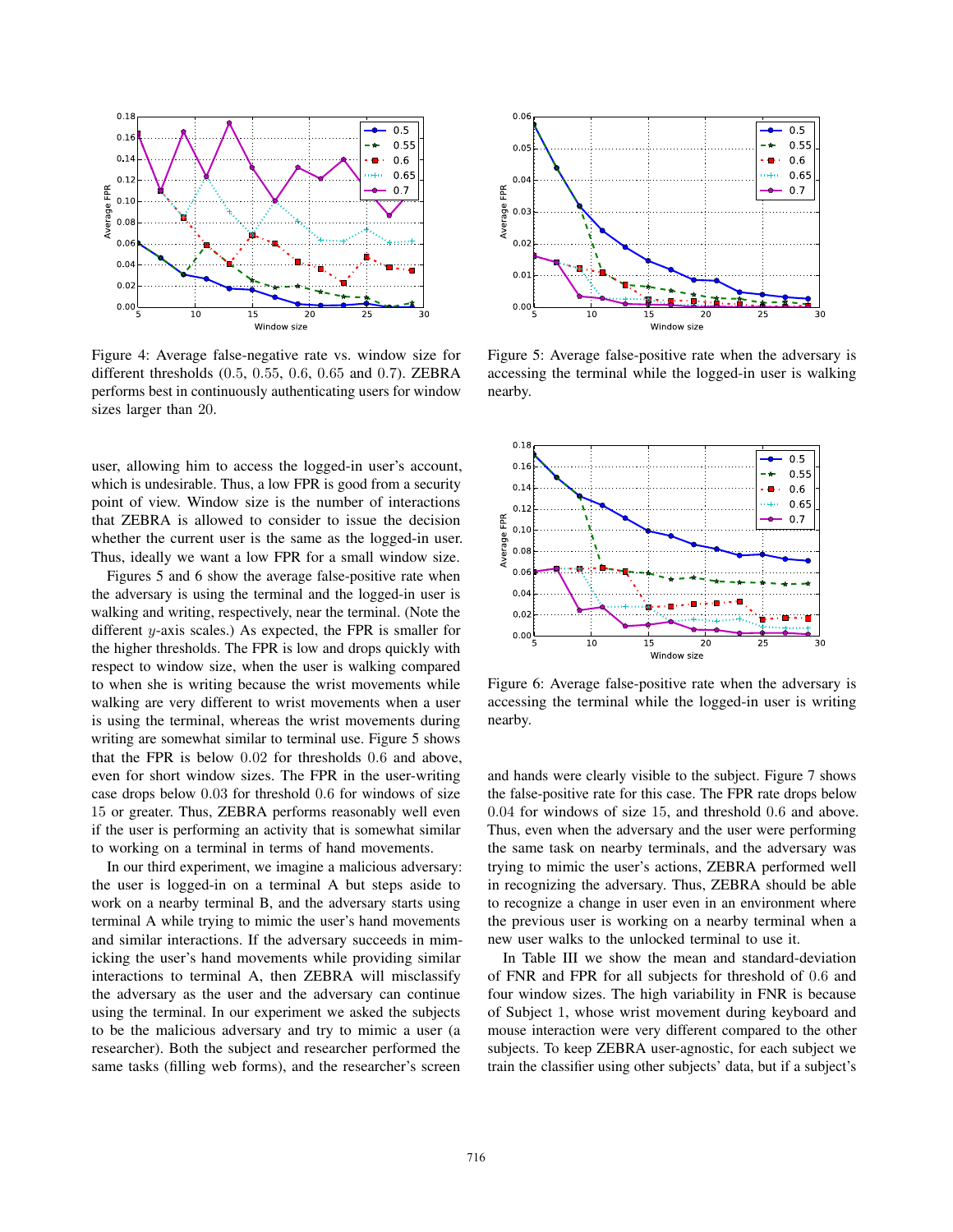

Figure 7: Average false-positive rate when the adversary is trying to access the user's logged-in terminal by mimicking the user who is using a nearby terminal.

interaction is very different than other subjects, the classifier cannot accurately classify that subject's interactions, which affects ZEBRA's accuracy in verifying that subject. This can be resolved by training the classifier on a larger population or training the classifier for these specific subjects. If we exclude Subject 1, we get low variability and even better FNR, as shown in the last column  $(FNR<sup>3</sup>)$  in Table III.

From the FPR and FNR results we found the parameters that give a reasonable tradeoff between usability and security with ZEBRA are window size of <sup>21</sup> and threshold of <sup>0</sup>.6. For window size of 21, ZEBRA verifies the user after every 21 interactions, which can take at most 21 s if the user is providing inputs continuously, because each interaction is at most 1 s long. However, in our experiment subjects took about 6 s for 21 interactions. We use these optimal parameters to evaluate *quickness* of ZEBRA in terms of the time ZEBRA takes to recognize an unauthorized user.

Table III: Average FNR and FPR for different Window sizes (W). Mean (and standard-deviation) of all subjects.

| w  | <b>FNR</b>   | FPR <sup>1</sup> | FPR <sup>2</sup> | FNR <sup>3</sup> |
|----|--------------|------------------|------------------|------------------|
| 5  | 0.164(0.155) | 0.016(0.012)     | 0.061(0.064)     | 0.140(0.118)     |
| 13 | 0.041(0.077) | 0.007(0.008)     | 0.061(0.088)     | 0.026(0.038)     |
| 21 | 0.037(0.096) | 0.001(0.002)     | 0.031(0.057)     | 0.017(0.044)     |
| 29 | 0.035(0.094) | 0.001(0.001)     | 0.017(0.035)     | 0.015(0.034)     |

<sup>1</sup>The adversary is using the terminal while the user is walking nearby. <sup>2</sup>The adversary is using the terminal while the user is writing nearby. <sup>3</sup>Mean (and standard-deviation) FNR for all subjects, excluding Subject 1.

*2) Quickness:* When the user changes (i.e., when the current user is different than the logged-in user), we want to identify the change immediately so we can prevent any accidental or intentional misuse of the logged-in user's account. We define *quickness* as how 'soon' we can identify a changed user, where 'soon' can be measured in time or



Figure 8: Fraction of authorized users that have access to the terminal at time t, for optimal window size  $= 21$  and optimal threshold  $= 0.6$ .

windows, where a window represents a fixed number of interactions. We use the 'duration of attack success' as a metric to evaluate how quickly ZEBRA detects an adversary and 'duration of inappropriate lockout' as a metric to evaluate how often ZEBRA will lock out an authorized user because it misclassified the user as an adversary. A smaller duration of attack success is better as it gives a smaller attack window for the adversary. On the other hand, it is desirable to have extended periods of time without inappropriate lockouts in order to improve usability.

Figure 8 shows the fraction of users that are recognized as authorized users by ZEBRA at time  $t$  for a grace period  $(q)$ of 1 and 2 windows. This figure shows the first instance in time when ZEBRA misclassifies the user as an adversary *and* takes action according to the system/user policy, which can be to lock the terminal or log out the user. For instance, 95 % of users were still recognized as authorized users at 50 s, or said another way, 5 % of users were misclassified by ZEBRA by time 50 s and may be required to re-authenticate themselves. For grace period of 1 window, ZEBRA correctly recognized 85 % of users throughout their session on the terminal. We can improve this number by increasing the grace period. As shown in the figure, for grace period of 2 windows, ZEBRA recognizes 90 % of users correctly throughout their use of the terminal.

Figure 9 shows the fraction of adversaries that are recognized as authorized users by ZEBRA at time  $t$  for grace periods  $(g)$  of 1 and 2. This graph shows how quickly ZEBRA can recognize an adversary and terminate his access to the logged-in user's account on the terminal. As shown in the figure, for grace period of 1 window at time  $t = 0$ , all adversaries have access to the terminal, but within  $5s$  only  $40\%$  of adversaries have access – ZEBRA identified on average 60 % of adversaries as unauthorized users within 5 s, and by  $t = 11$  s, ZEBRA identified all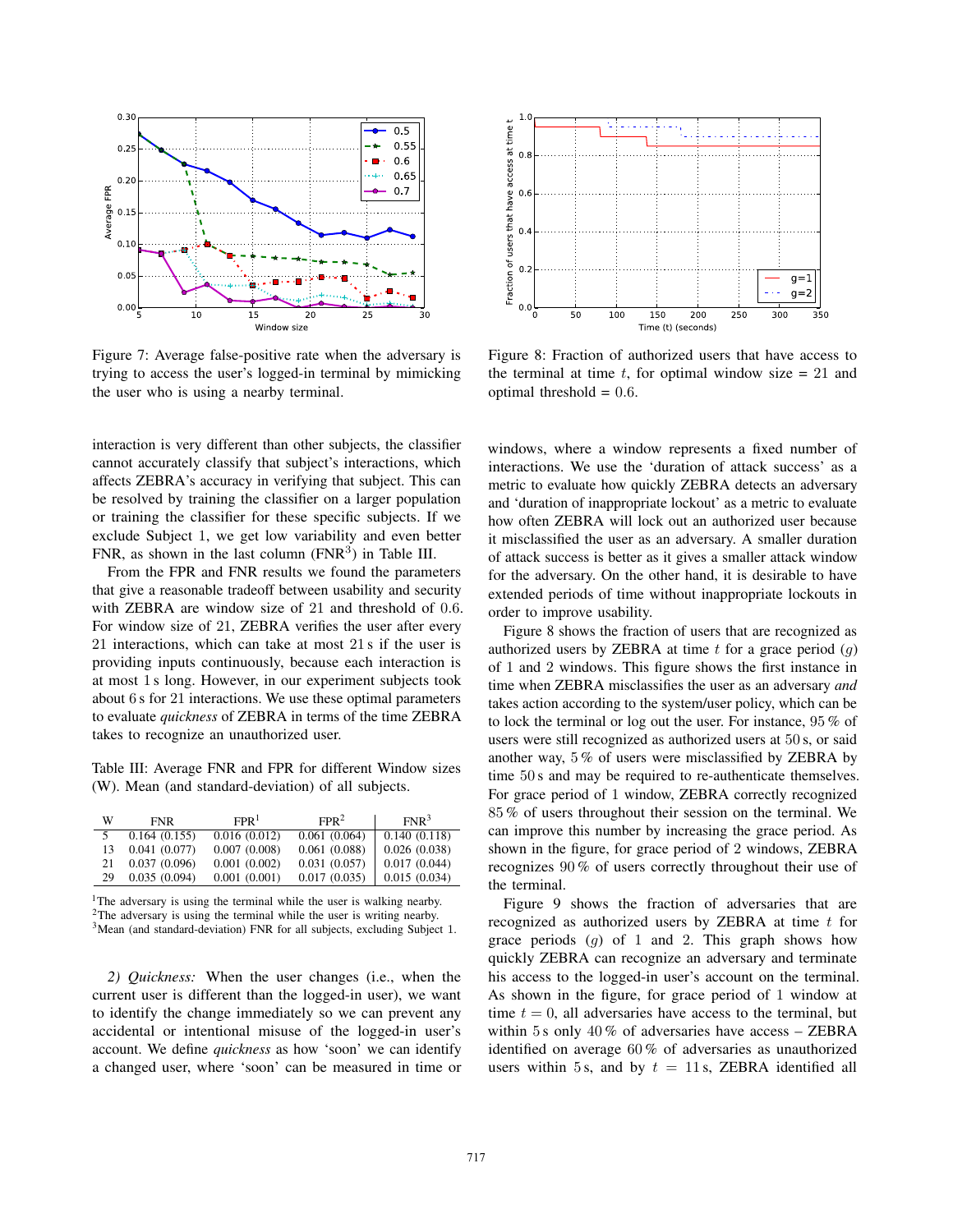

Figure 9: Fraction of adversaries that have access to the terminal at time t, for optimal window size = 21 and optimal threshold  $= 0.6$ .



Figure 10: Fraction of adversaries that have access to the terminal at the end of window w, for optimal window size = 21 and optimal threshold =  $0.6$ .

adversaries. A grace period of 2 windows improves usability of ZEBRA, as shown in Figure 8, but it also increases the attack duration for adversaries; nonetheless ZEBRA still identified all adversaries within 50 s, much faster than typical deauthentication timer methods.

Figure 10 represents the above graph but in terms of windows instead of time, i.e., the fraction of the adversaries that have access to the terminal at the end of window  $w$ . where window size is <sup>21</sup> and threshold is <sup>0</sup>.6. ZEBRA identified all adversaries for grace periods of 1 and 2 by the end of window 2 and 4 respectively. As we mentioned above, the window size is determined by the number of interactions (in this case 21), but interactions have variable duration; to compare with the previous figure, for all adversaries a duration of 2 windows was approximately 11 s.

# VII. DISCUSSION

ZEBRA allows the adversary a small attack window before it can identify him as an unauthorized user; the adversary can misuse the logged-in user's account within this window. This window arises because ZEBRA identifies an unauthorized user based on that user's inputs, and it needs to collect enough inputs to make a decision with high probability. This attack window exists for all passive continuous authentication schemes that leverage user inputs for authentication, including keystroke biometrics and mouse biometrics. The effects of this attack window could be reduced with some help from the operating system (OS), if the OS buffers the user's inputs and actions, and has the ability to roll-back actions whenever the inputs fail to authenticate the user. Nonetheless, without ZEBRA, an adversary will have unrestricted access to the terminal until he is caught, whereas with ZEBRA, he has unrestricted access for only a short duration.

Sometimes there may be two users giving input to a terminal, e.g., two users working together or a clinician asking for IT help from a staff. If the two users are giving input one at a time, then ZEBRA can be easily configured to authenticate both users for that terminal. However, if the users are giving input at the same time, e.g., one user is typing and another is handling the mouse, ZEBRA currently cannot verify either user; the user could temporarily disable ZEBRA to allow access to both users.

#### *A. Deauthentication response*

At its heart, ZEBRA is a method for continuous authentication. In this paper, we motivate the need for continuous authentication as a tool for automating deauthentication when a new person tries to use a terminal that has another another user logged-in. We emphasize, however, that the desired response to such situations is a matter of policy. Once ZEBRA decides that the terminal is now being used by someone other than the logged-in user, the policy might dictate that it lock the screen, or that it log-out the current user. With small modifications, a graduated response is possible. Recall that ZEBRA uses a threshold parameter  $m$  and a grace-period parameter  $q$  in making its decision; instead of outputting a binary decision, we could arrange for ZEBRA to output a probability intended to indicate its *confidence* that the user input is coming from the logged-in user. As long as the probability remains high, the terminal operates normally. When the probability drops, the screen may dim, then darken, then lock, then log out – in each case offering the user an opportunity to take an action (increasingly complex, as the confidence gets lower) to restore confidence in her authenticity. Such an approach can improve usability without necessarily lowering security and is a topic for future work.

# *B. Application to initial authentication*

We describe ZEBRA as a complement to initial authentication methods such as passwords, biometrics or hardware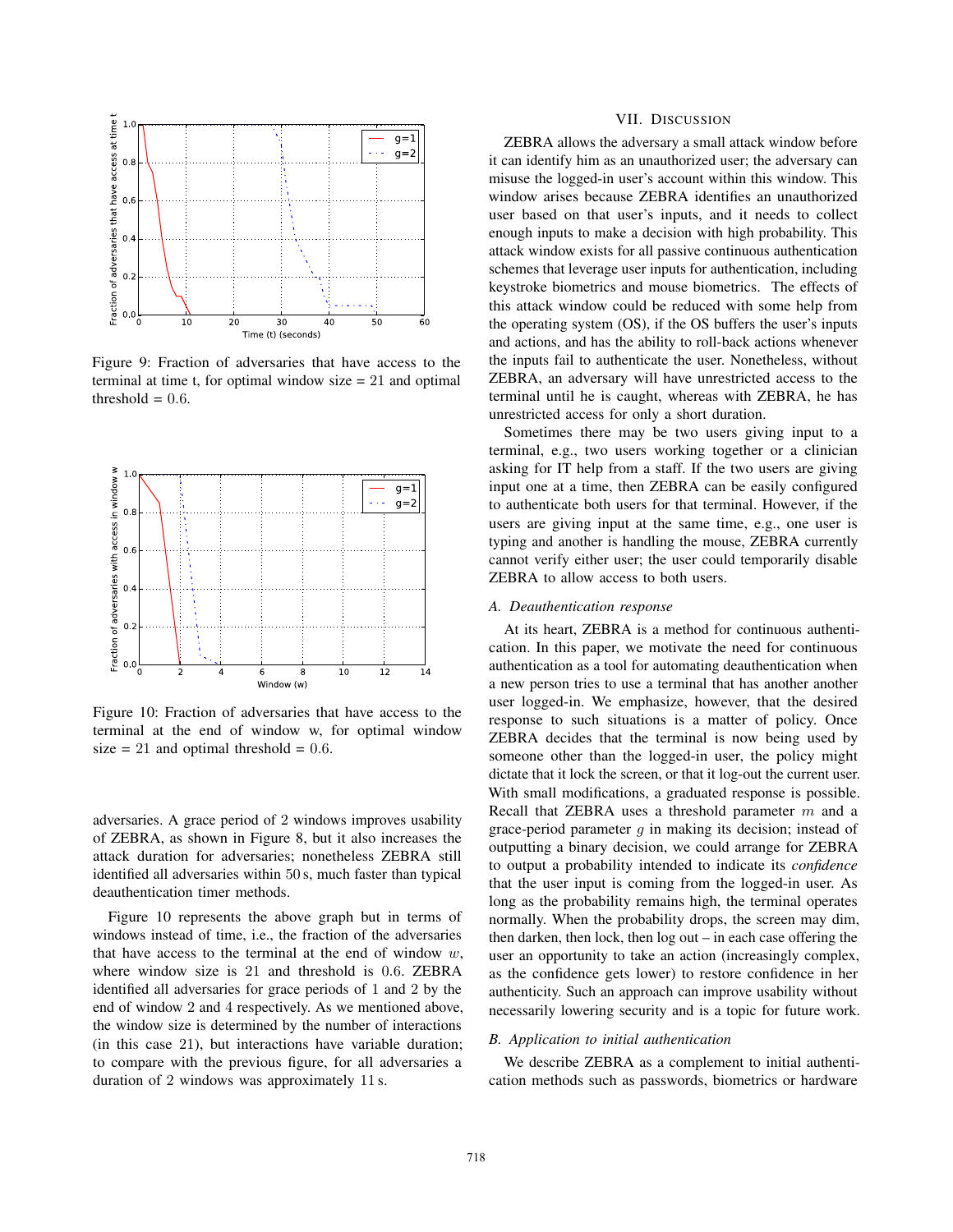tokens [28]. If the ZEBRA bracelet (token) can be strongly tied to a specific user, such as through wrist biometrics [22], it may be possible for ZEBRA itself (with major modifications) to be used for initial authentication. Since ZEBRA authenticates users based on their inputs from the keyboard and mouse, a ZEBRA-based initial authentication method would involve tasks the user has to perform as part of the initial authentication, and these tasks will generate enough inputs for authentication. For example, as part of initial authentication, the user could be asked to type a displayed text, draw a circle, or scroll through a window. There exist authentication methods that require the user to perform tasks such as choosing a specific face among a group of faces. The benefit of a ZEBRA-based method would be that it does not place any mental burden on the user to remember any secret – users do the tasks displayed on the terminal. The challenge would be to design initial authentication that is short but generates enough user inputs to achieve high confidence.

### *C. Automated attacks*

We designed experiment 3 to explore the extent to which an adversary may be able to defeat ZEBRA in an open terminal, by observing the wearer of the bracelet that opened the terminal. Our results suggest that it is hard to use an open terminal while mimicking an individual.

In principle, it is possible to automate the observation and monitor the victim using a video camera in combination with the use of special hardware (keyboard and mouse) that would release keystrokes and mouse input to the system at the specific times when the camera observes motion that may be consistent with a keyboard, MKKM, or scrolling interaction. In this way, the attacker would only have to worry about operating the terminal without having to consciously observe the victim. Our view is that this kind of sophisticated attack is stronger than what is necessary to beat passwords today. A video camera can be used to obtain passwords [29]. Also, if you can plug a custom set of keyboard and mouse into a terminal, you can potentially plug a hardware key logger (between the keyboard and the system) as well [30].

# *D. Extension*

In this work, we focused on the deauthentication problem for desktop computers because we were motivated by associated problems faced by healthcare professionals in hospitals. It would be natural to extend ZEBRA to mobile devices, such as smartphones or tablet computers, and we believe this is possible. However, we should note that mobile devices present different challenges. First, users move their wrists less when interacting with mobile devices (e.g., while using mobile phones users often move only their fingers) compared to when they interact with computer terminals. Second, users could be on the move when interacting with mobile devices, whereas they are not moving when using a terminal. Third, the solution would have to be extremely energy-efficient to be able to run continuously on mobile devices. On the other hand, mobile devices do present some opportunities. For example, most mobile devices have built-in motion sensors, which could be leveraged for authentication.

ZEBRA could also be extended to other devices such as TV-remotes, game controllers, medical devices – any device where the user provides frequent inputs with her hand. For these devices, however, the application may be more for improving usability than security. For example, if the TV remote could identify who is holding it, it could provide personalized functionality, which could lead to a better user experience; identifying who is using a particular medical device or sensor could help provide a secure user-attestation that is useful for healthcare professionals.

### VIII. CONCLUSION

In this paper, we introduce Zero-Effort Bilateral Recurring Authentication (ZEBRA), a novel mechanism that enables continuous authentication of users who wear a simple bracelet as an authentication token and without the need for any specialized hardware at computer terminals. Such a mechanism provides the foundation for smart deauthentication of computer terminal users in dense, dynamic work spaces. Our approach is continuous, user-agnostic, and unobtrusive. Our evaluation of ZEBRA – via a user study – shows that ZEBRA can achieve high accuracy, correctly identifying 90 % of users and locking out adversaries in less than 50 seconds. For stronger security, ZEBRA can lock out adversaries in less than 11 seconds with a small penalty in usability. ZEBRA's continuous authentication complements nearly any initial authentication (login) method and can drive a range of automatic deauthentication policies.

#### **REFERENCES**

- [1] R. Koppel, J. P. Metlay, A. Cohen, B. Abaluck, A. R. Localio, S. E. Kimmel, and B. L. Strom, "Role of computerized physician order entry systems in facilitating medication errors," *JAMA: The Journal of the American Medical Association*, vol. 293, no. 10, pp. 1197–1203, 2005. DOI doi:10.1001/jama.293. 10.1197
- [2] S. Sinclair and S. W. Smith, "Preventative directions for insider threat mitigation via access control," *Insider Attack and Cyber Security*, vol. 39, pp. 165–194, 2008. DOI 10.1007/978-0-387-77322-3 10
- [3] S. W. Smith and R. Koppel, "Healthcare information technology's relativity problems: a typology of how patients' physical reality, clinicians' mental models, and healthcare information technology differ," *Journal of the American Medical Informatics Association*, no. 1-15, 2013, published Online First. DOI 10.1136/amiajnl-2012-001419
- [4] S. Sinclair, "Access control in and for the real world," Ph.D. dissertation, Dartmouth College Computer Science, Hanover, NH, Nov. 2013. Available online: http://www.cs.dartmouth. edu/reports/abstracts/TR2013-745/